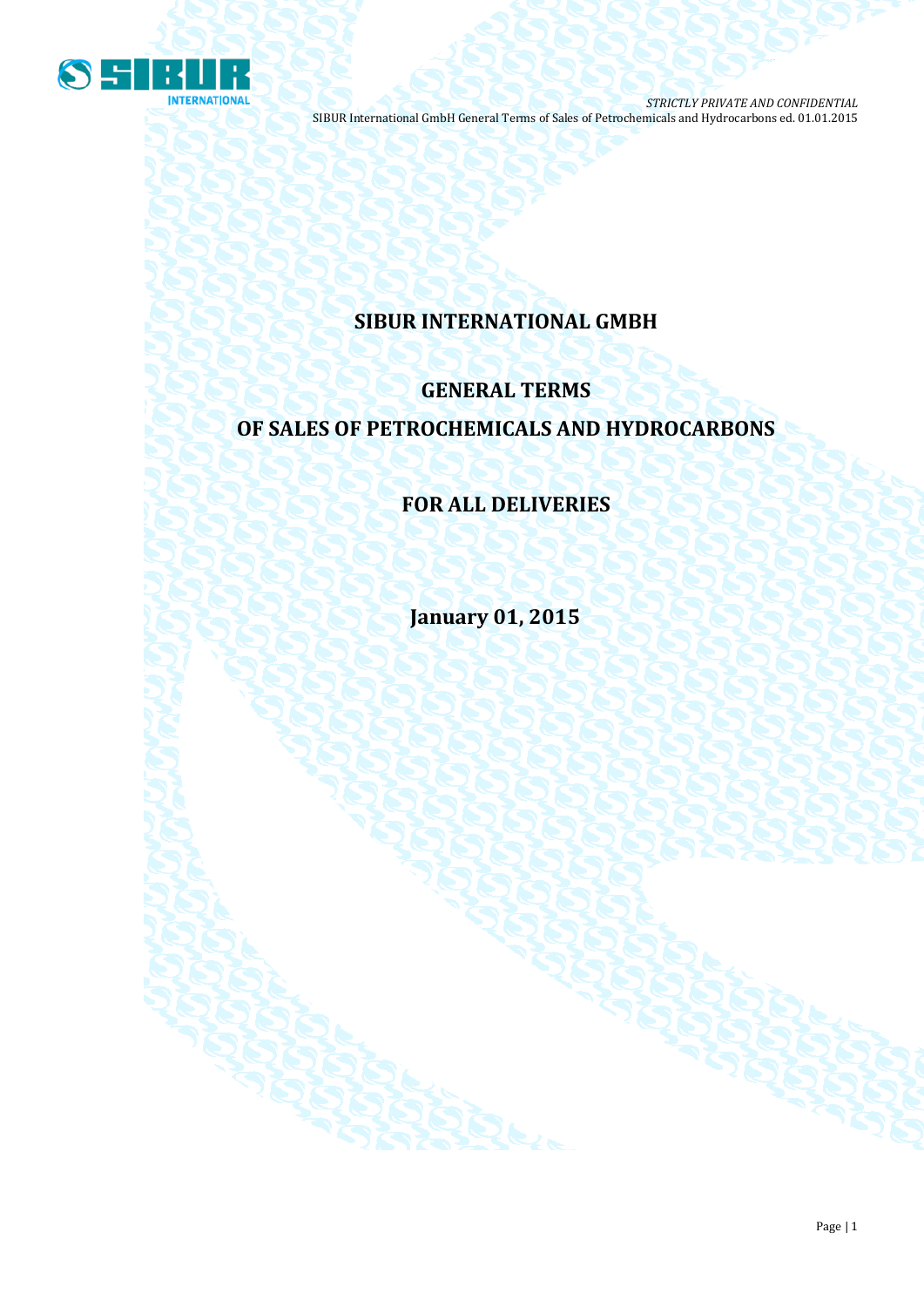

## **CONTENTS**

| <b>INTRODUCTORY PROVISIONS</b>                                           | 3  |
|--------------------------------------------------------------------------|----|
| <b>PART I</b><br>TERMS, DEFINITIONS AND INTERPRETATIONS                  | 3  |
| <b>PART II</b><br><b>CLAIMS</b>                                          | 8  |
| <b>PART III</b><br><b>GENERAL PAYMENT TERMS</b>                          | 8  |
| <b>PART IV</b><br><b>NOTICES</b>                                         | 10 |
| <b>PART V</b><br><b>CONFIDENTIAL INFORMATION</b>                         | 10 |
| <b>PART VI</b><br><b>FORCE MAJEURE</b>                                   | 11 |
| <b>PART VII</b><br><b>ARBITRATION AND LAW</b>                            | 12 |
| <b>PART VIII</b><br><b>SURVIVAL PROVISIONS</b>                           | 12 |
| <b>PARTIX</b><br><b>INJUNCTIVE RELIEF</b>                                | 12 |
| <b>PARTX</b><br>HEALTH, SAFETY AND ENVIRONMENT                           | 12 |
| <b>PART XI</b><br><b>REACH</b><br><b>Responsibilities of the parties</b> | 13 |
| <b>PART XII</b><br><b>RESTRAINT OF TRADE</b>                             | 13 |
| <b>PART XIII</b><br><b>SANCTIONS</b>                                     | 13 |
| <b>PART XIV</b><br><b>ANTI-TRUST</b>                                     | 14 |
| <b>PART XV</b><br><b>ANTI-CORRUPTION</b>                                 | 14 |
| <b>PART XVI</b><br><b>EUROZONE EXIT/BREAK-UP CLAUSE</b>                  | 15 |
| <b>PART XVII</b><br><b>MISCELLANEOUS</b>                                 | 15 |
| <b>ANNEX 1</b>                                                           |    |

*LETTER OF INDEMNITY* **17**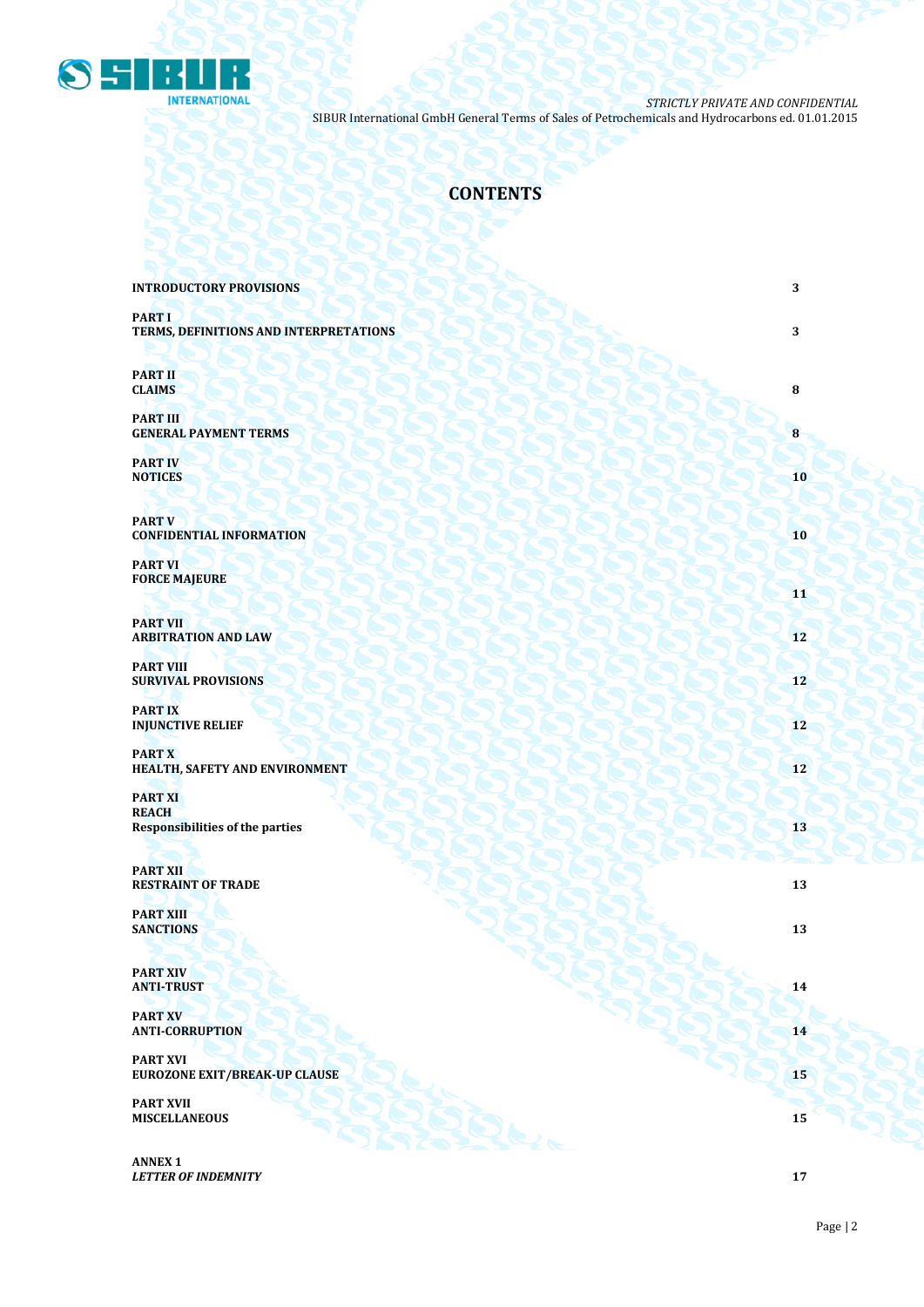

#### **INTRODUCTORY PROVISIONS**

**A.** These **General Terms** (the "**General Terms**") supplementing Business Terms shall apply to all Contracts executed by and between SIBUR International GmbH and a Buyer into which Business Terms are incorporated by reference, whether such Contracts are entered into orally, in writing or otherwise, unless otherwise expressly agreed in the Contract. The last version of the General Terms existing and effective as of the Signing Date of the Contract shall apply to such Contract.

**B.** The General Terms may be amended, revised, restated or supplemented by SIBUR International GmbH from time to time. The General Terms are available a[t www.sibur-int.com.](http://www.sibur-int.com/)

**C.** If there is any conflict, ambiguity or inconsistency between the terms and conditions of the General Terms and Business Terms and/or the terms and conditions of the Contract and/or Incoterms, the order of priority of such documents (from highest to lowest) shall be as follows:

- 1. the Contract; then
- 2. Business Terms; then
- 3. General Terms; then
- 4. Incoterms.

**D.** All terms used, but not defined herein shall have the respective meanings set forth in the Contract and/ or in the Business Terms, subject to clause C above.

## **PART I**

#### **TERMS, DEFINITIONS AND INTERPRETATIONS**

**1.1.** The following terms when used in the Contract with initial capital letters shall have the respective meanings as defined below: "**Actual Contract Quantity**" shall mean the quantity of the Goods actually delivered by Seller to Buyer under the Contract.

"**Actual Monthly Quantity**" shall mean the quantity of the Goods actually delivered by Seller to Buyer under the Contract within a respective month of delivery.

"**Affiliate**" shall mean any person or entity that directly or indirectly controls, is controlled by, or is under the common Control of Seller or Buyer. "Control" for the purposes of this definition shall mean direct or indirect beneficial ownership of more than fifty per cent (50%) of the authorised share capital which provide voting rights or other voting interests in the entity in question.

"**Anti-Competitive Behaviour**" shall mean any communication (by any means, whether electronic, written, verbal or otherwise), agreement (by any means, whether formal, informal, contractual, non-contractual, written or verbal) or other form of co-ordination or cooperation with any other competitor (whether past, present or potential) that is unlawful or otherwise restricted or prohibited under applicable competition Law and regulations.

"**Anti-Corruption Laws**" shall mean all applicable anti-bribery or anti-money laundering Law of any government, international or supranational organization, including without limitation, the U.S. Foreign Corrupt Practices Act of 1977, the UK Bribery Act 2010, the UK Anti-Terrorism, Crime and Security Act 2001, the UK Money Laundering Regulations 2007 and the UK Proceeds of Crime Act 2002, the UK Terrorism Act 2006 and the applicable country legislation implementing the OECD Convention on Combating Bribery of Foreign Public Officials in International Business Transactions or such other relevant laws of any other country in which business will be conducted (as the case may be).

"**Applicable Authority**" shall mean (i) any supranational organisation or any state or political subdivision thereof, (ii) any authority exercising executive, legislative, judicial, regulatory or administrative functions on behalf of a supranational organisation, a state or political subdivision thereof, including without limitation any supranational authority, government authority, ministry, agency, department, board, commission or instrumentality and subdivisions thereof, pursuant to the rights granted thereto by applicable Law.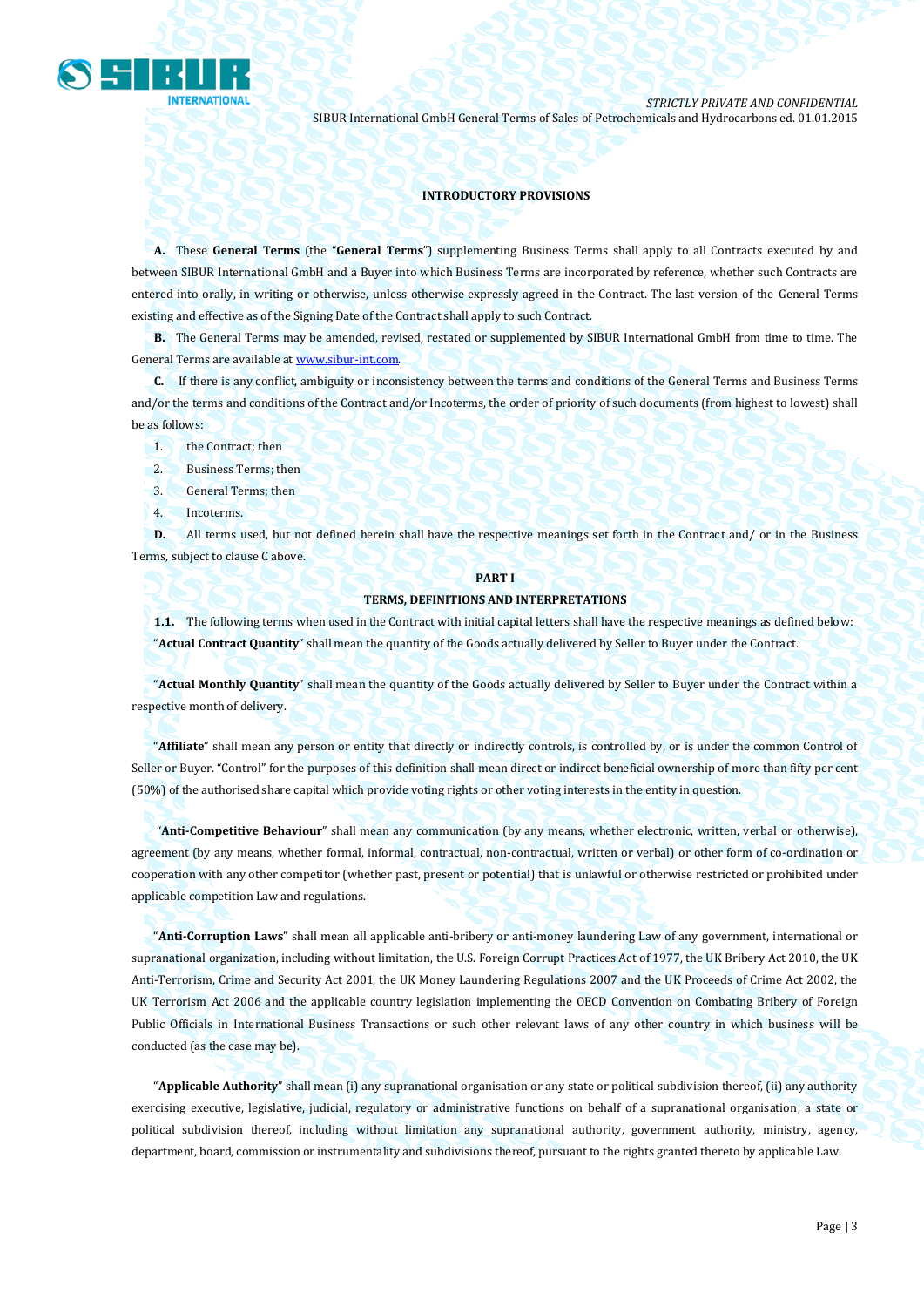

"**ASTM method**" shall mean the method of testing of the Goods based on the ASTM Standards for Materials, Products, Systems & Services in accordance with the procedure and regulations of ASTM as provided a[t www.astm.org.](http://www.astm.org/)

**"Bribery"** shall mean the offering, promising, giving, authorising or accepting of any undue pecuniary or other advantage to, by or for any Applicable Authority or for anyone else in order to obtain or retain a business advantage or other improper advantage, including but not limited to in connection with public or private procurement contract awards, regulatory permits, taxation, customs, judicial and legislative proceedings.

Bribery often includes (but is not limited to):

(i) kicking back a portion of a Contract payment to government or party officials or to employees of contracting contractual counterparty, their close relatives, friends or business partners; or

(ii) using intermediaries such as agents, subcontractors, consultants or other Third Parties, to channel payments to government or party officials, or to employees of a contractual counterparty party, their relatives, friends or business partners.

"**Business Day**" or "**Working Day**" or "**Banking Day**" or "**Bank Day**" shall mean any day other than Saturday, Sunday or any public holiday on which banks are open for business in Moscow (Russian Federation), Vienna (Austria), New York (USA), London (England), and the country in which the Place of Destination is located .

"**Business Terms**" shall mean commercial terms and conditions, which shall be applicable to the respective Contract via reference in such Contract to such terms and conditions. Business Terms are available a[t www.sibur.int.com.](http://www.sibur.int.com/) 

**"Buyer"** shall mean a Party buying Goods as specified in the Contract.

**"Carrier"** shall mean any person or company contracted by Buyer or by Seller, as the case may be, to undertake to perform or to procure the performance of agreement with the Carrier by rail, road, sea or a combination thereof as may be applicable to the terms of delivery.

**"Certificate of Origin"** shall mean the document issued by Seller or the Manufacturer or a chamber of commerce or other agreed Third Party (as the case may be) specifying the country where the Goods were actually produced.

**"Certificate of Quality"** shall mean the document issued by the Seller or the Manufacturer in respect of the Goods confirming the quality of the Goods in accordance with the Contract.

"**CHF**" shall mean the official currency of Switzerland.

"**Confidential Information**" shall have the meaning set forth in the Part III of the General Terms.

"**Consent**" shall mean any consent, approval, authorisation, waiver, permit, grant, franchise, concession, agreement, licence, certificate, exemption, order, registration, declaration, filing, report or notice of, with or to any person (and "person" for this purpose shall mean any natural person, firm, partnership, association, corporation, company, limited liability company, trust, joint stock company, business trust, Applicable Authority or other organisation or entity).

"**Container**" shall mean the type of container used for the delivery, transportation and/or storage of the Goods, as applicable.

"**Contract**" shall mean any contractual arrangement relating to supply of Goods to Buyer by Seller into which Business Terms, and by extension the General Terms, are incorporated by reference.

**"Corrupt Practices"** shall mean Bribery, Extortion or Solicitation, Trading in Influence and Laundering Corrupt Proceeds.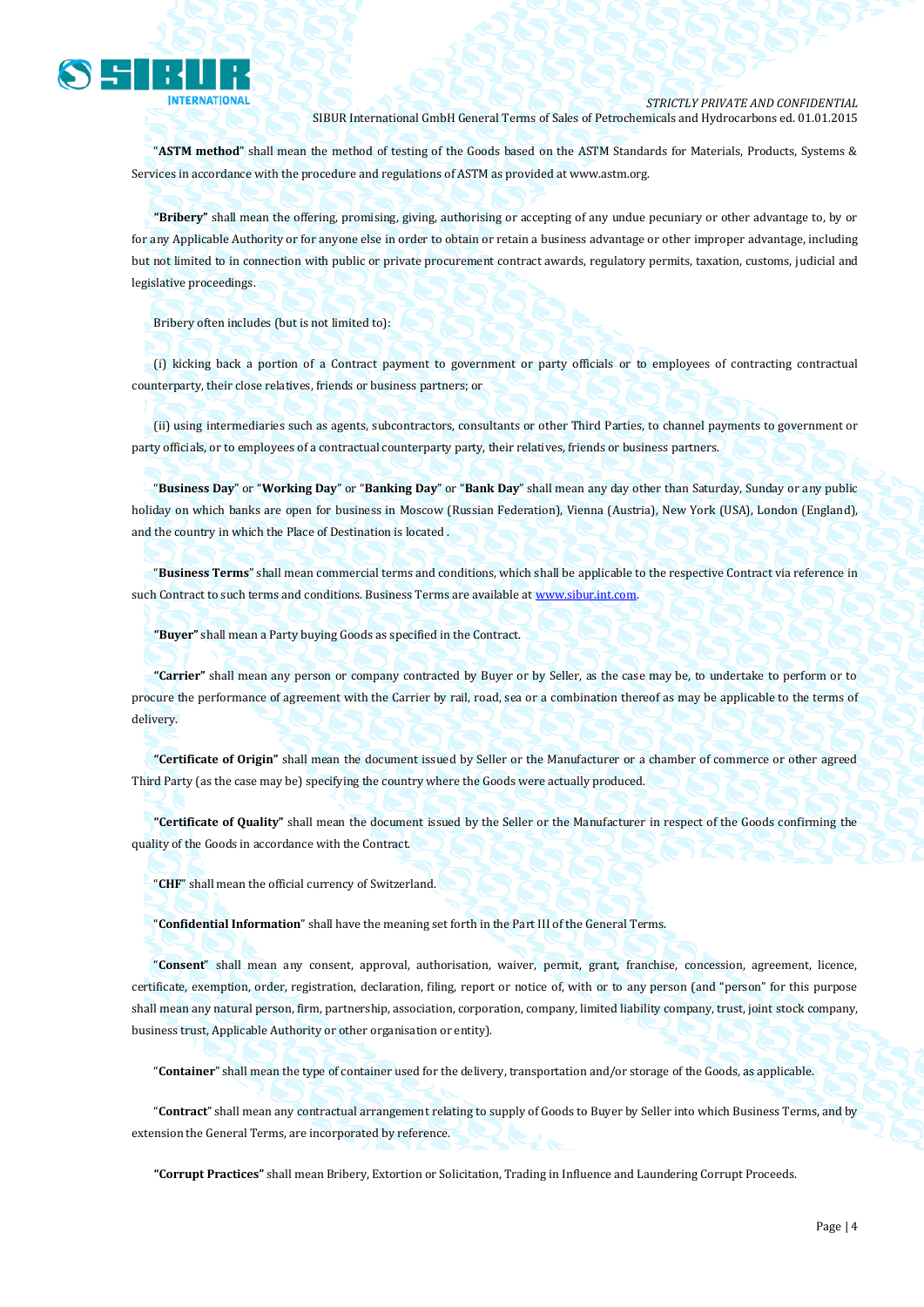

"**Day**" shall mean a calendar day.

**"Delivery Date"** shall mean the moment when the Goods are deemed delivered to the Buyer. The Delivery Date, and/or the means of determining the Delivery Date shall be as provided in the Contract.

**"ETA"** or **"Estimated Time of Arrival"** shall mean estimated time of arrival of the Vessel to the respective port.

"**EU**" shall mean the European Union and includes, where the context requires and/or when reference is made, to EU Regulations, the European Parliament, the Council of the European Union, the European Commission or other relevant regulatory body of the European Union.

"**Euro**" or "**EUR**" or "**€**" shall mean the official currency of the European Union.

"**Eurozone**" shall mean the group of member states of the EU which have adopted and fully incorporated the Euro as their lawful single and common currency in accordance with applicable EU Laws. A "member" used in reference to the Eurozone shall be construed accordingly.

"**Extortion or Solicitation**" shall mean the demanding of a bribe, whether or not coupled with a threat if the demand is refused.

"**Force Majeure Event**" shall have the meaning set forth in Part IV of the General Terms.

"**Goods**" shall mean the goods to be delivered by Seller to Buyer as specified in the Contract.

**"General Terms"** shall mean the standard terms and conditions of the Contract, supplementing the Business Terms relevant to the Contract, as set out herein.

"**Governmental Approval**" shall mean any Consent of or from an Applicable Authority, including without limitation any certificates, licenses or permits issued by an Applicable Authority.

"**Incoterms**" shall mean the international commercial terms, the official publication by the International Chamber of Commerce No. 715, 2010.

**"Inspector"** shall mean an independent inspector appointed in accordance with the Business Terms to perform quality and quantity inspection of the Goods.

**"Inspector's Report"** shall mean any report, conclusion, opinion, certificate or other written document (or combination thereof) issued by the Inspector and the reflecting results of the Goods' quantity and quality inspection as described in the Business Terms.

"**ISPS Code**" shall mean the International Code for the Security of Ships and Port Facilities and the relevant amendments to CHAPTER XI of SOLAS (International Convention for the Safety of Life at Sea 1974), as amended from time to time.

**"Into Tank"** shall mean, in relation to a transfer, sale or purchase of the Goods whereby title to the Goods are delivered by transfer from one storage tank into another tank in the same storage facility, as may be provided for in the Contract.

**"Laundering Corrupt Proceeds "** shall mean the concealing or disguising the illicit origin, source, location, disposition, movement or ownership of property, knowing that such property is the proceeds of crime.

"**Law**" shall mean all applicable (i) provisions of all constitutions, treaties, statutes, laws, customs, codes, rules, regulations, ordinances or orders of any Applicable Authority, (ii) Governmental Approvals including without limitation any consent, approval, authorization, waiver, permit, grant, franchise, concession, agreement, license, certificate, exemption, order, permit, registration, declaration, filing, report or notice of or from an Applicable Authority and (iii) orders, decisions, injunctions, judgments, awards and decrees of any Applicable Authority.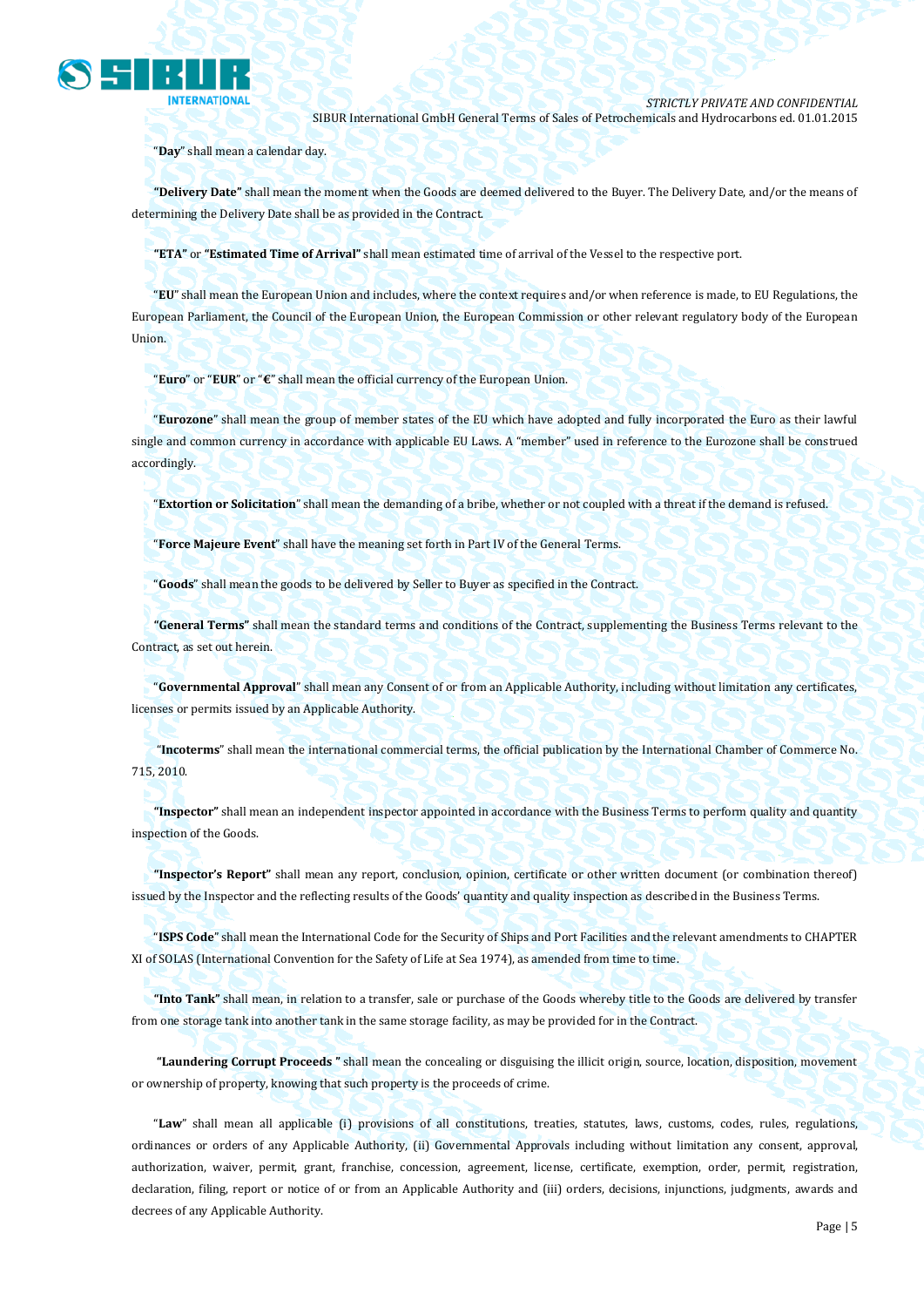

**"Letter of Credit"** or **"Stand-by Letter of Credit"** shall have the meanings set forth in the Uniform Customs and Practice for Documentary Credits, 2007 Revision, ICC Publication No. 600 (UCP).

"**Manufacturer**" shall mean the plant by which the Goods are produced.

"**MSDS**" shall mean material safety data sheet as provided in www.msds.com.

**"MT"** or **"mt"** shall mean metric tonne (a unit of 1,000 kilograms).

**"Nomination"** shall mean the nomination of the Vessel which is to be loaded with the Goods, as described in greater detail in the Business Terms (as applicable).

"**NOR**" shall mean the notice of arrival or notice of readiness tendered by the Vessel upon arrival of the Vessel at the Place of Destination (unloading port or customary anchorage or area or such other place as the Vessel may be ordered to await unloading), as applicable.

**"Packaging"** shall mean all products made of any materials of any nature to be used for the containment, protection, handling, delivery and presentation of the Goods, including (but not limited to) paper, wooden, plastic and metal boxes, bags, pallets, and not fall within the definition of Transport and Container as specified herein.

"**Party**" and "**Parties**" shall mean the parties to the Contract referred to individually and collectively.

**"Place of Destination"** shall mean the place the Goods shall be delivered as specified in the Contract.

**"Place of Shipment"** shall mean the place where the Goods are to be loaded (dispatched), which may be, without limitation (i) the Manufacturer's loading facility or a warehouse or storehouse, (ii) the loading port or Terminal, or (iii) any other place, as applicable and as may be specified in the Contract.

**"Planned Contract Quantity"** shall mean the quantity of the Goods set forth in the Contract agreed by the Parties to be delivered under the Contract during the term of the Contract.

**"Planned Monthly Quantity"** shall mean the quantity of the Goods set forth in the Contract agreed by the Parties to be delivered under the Contract in a calendar month.

**"Price"** shall mean the price per metric tonne of the Goods at which the Seller sells the Goods to the Buyer as stipulated in the Contract.

"**Quarter**" shall mean the period of the three consecutive calendar months commencing on 1st January ("Q I"), or 1st April ("Q II"), or 1st July ("Q III"), or 1st October ("Q IV").

"**RMB**" shall mean the official currency of the People's Republic of China.

"**RTC**"/"**Railway Wagon**" shall mean a vehicle designed for transportation of the Goods by rail.

**"Sanctions"** shall mean restrictive and discriminatory measures in trade and economic fields adopted by any Applicable Authority in respect of other countries, groups of countries, individuals or legal entities with intent to force them to change their policies or specific actions. Sanctions can be expressed in full or partial embargo on imports/exports, the prohibition of entry and visa restrictions, blocking and freezing of assets, prohibition of financial transactions with the countries, individuals and entities specified above, including crossborder payments and investments.

"**Seller**" shall mean SIBUR International GmbH, the seller of the Goods under Contracts.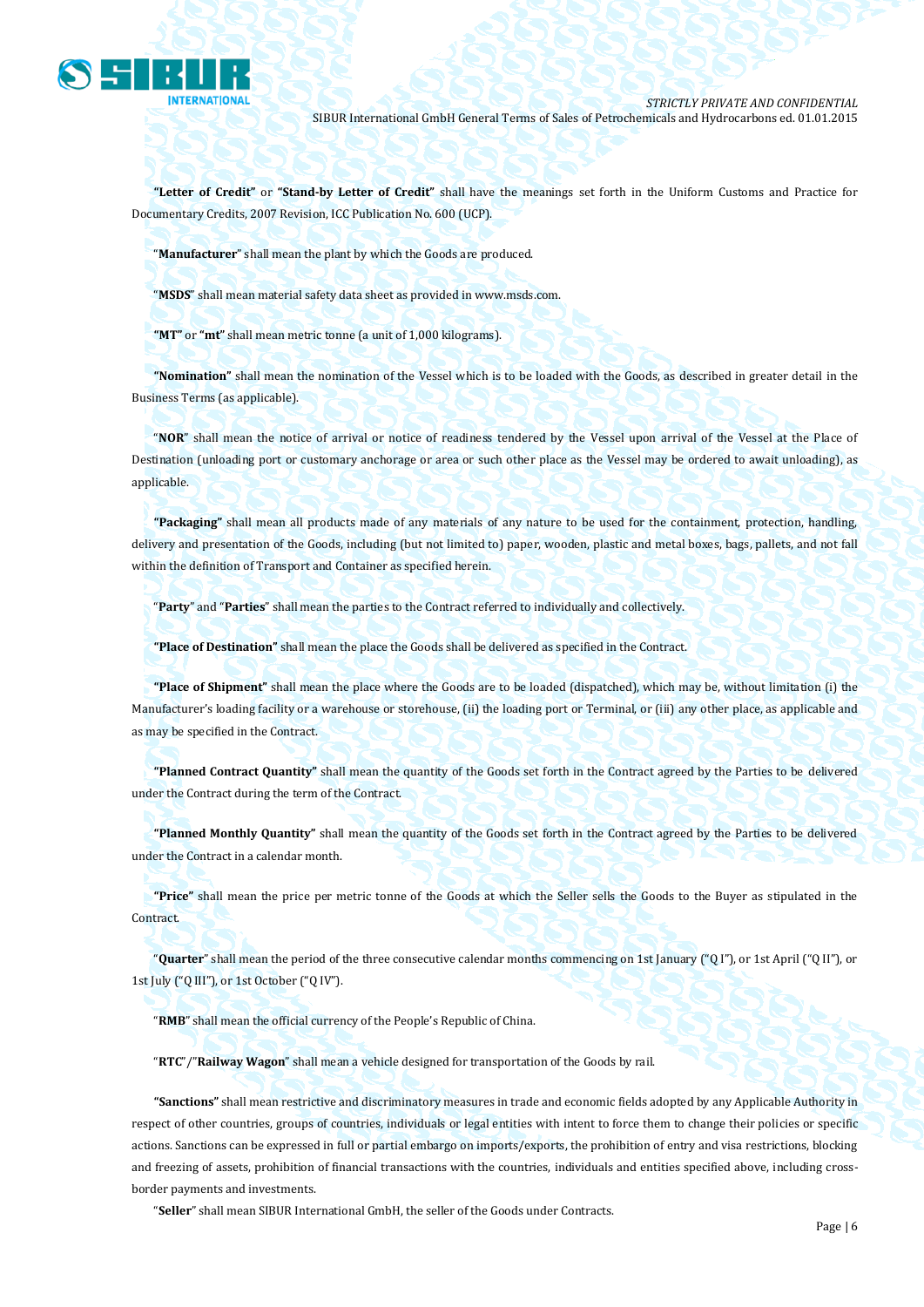

"**Shipment**" shall mean the certain quantity of the Goods to be delivered by Seller to Buyer at any one time under a single Transport Document or document of title (as applicable).

"**Shipment Date**" shall mean the date stamped on the Transport Document at the Place of Shipment.

"**Shipment Period**" shall mean the range of the dates within which the Goods are to be dispatched by Seller from the Place of Shipment.

"**Signing Date**" shall mean the date set forth in the introductory paragraph of a Contract.

"**Specification**" shall mean the specification describing the quality of the Goods as agreed by the Parties and set forth in the Contract.

"**Tax**" or "**Taxes**" shall mean all (i) taxes, fees, duties, tariffs, levies, imposts, or other public charges of any kind, including, without limitation, taxes, required contributions or other charges on or with respect to income, franchise, gross receipts, property, sales, use, profits, capital stock, payroll, employment, social security, health insurance fund, pension fund and other social funds, workers compensation and unemployment or related compensation, (ii) taxes or charges in the nature of excise, withholding, ad valorem, stamp, transfer, value added or gains taxes, (iii) licence registration or documentation fees, (iv) customs duties, tariffs and similar charges of any kind whatsoever and (v) any interest, penalties, additions to tax or additional amounts imposed by any taxing Applicable Authority with respect to those items enumerated in clauses (i), (ii), (iii) and (iv) of this definition.

**"Terminal"** shall mean a facility where the Goods are stored and handled, including incoming and outgoing movements.

"**Third Party**" shall mean any person or entity other than a Party to the Contract.

**"Total Goods Value"** shall mean the amount, calculated by multiplying the Actual Contract Quantity by the Price.

"**Trading in Influence**" shall mean the offering or Solicitation of an undue advantage in order to exert an improper, real or supposed influence with a view of obtaining from a public official an undue advantage for the original instigator of the act or for any other person.

**"Transport"** shall mean containers, tank cars, cisterns, other means of transport used for the Goods delivery, transportation, storage, etc.

**"Transport Document**" shall mean the document that serves as an evidence of acceptance and receipt of the Goods for transportation (Bill of Lading, Railway bill, CMR, etc. as the case may be) as described in greater detail in the Business Terms.

"**Transportation Information**" shall mean the information required for the Party arranging transportation of the Goods to properly execute such obligation in accordance with the terms and conditions of the Business Terms.

**"Transport Return Date**" shall mean the period within which the Buyer shall return the Transport (when applicable) at the address specified in the Contract.

"**Truck**" shall mean a vehicle used for transportation of Goods by road.

"**USD**" or "**US Dollar**" or "**Dollar**" or "**US\$**" or "**\$**" shall mean United States Dollars, the lawful official currency of the United States of America.

**"Verification Act"** shall mean verification report (act) executed between the Buyer and the Seller and confirming the quantity of and amount paid for the delivered Goods for a particular period and as described in greater detail in the Business Terms.

"**Vessel**" shall mean the ship contracted by the Buyer or the Seller, as the case may be for delivery of the Goods (if applicable).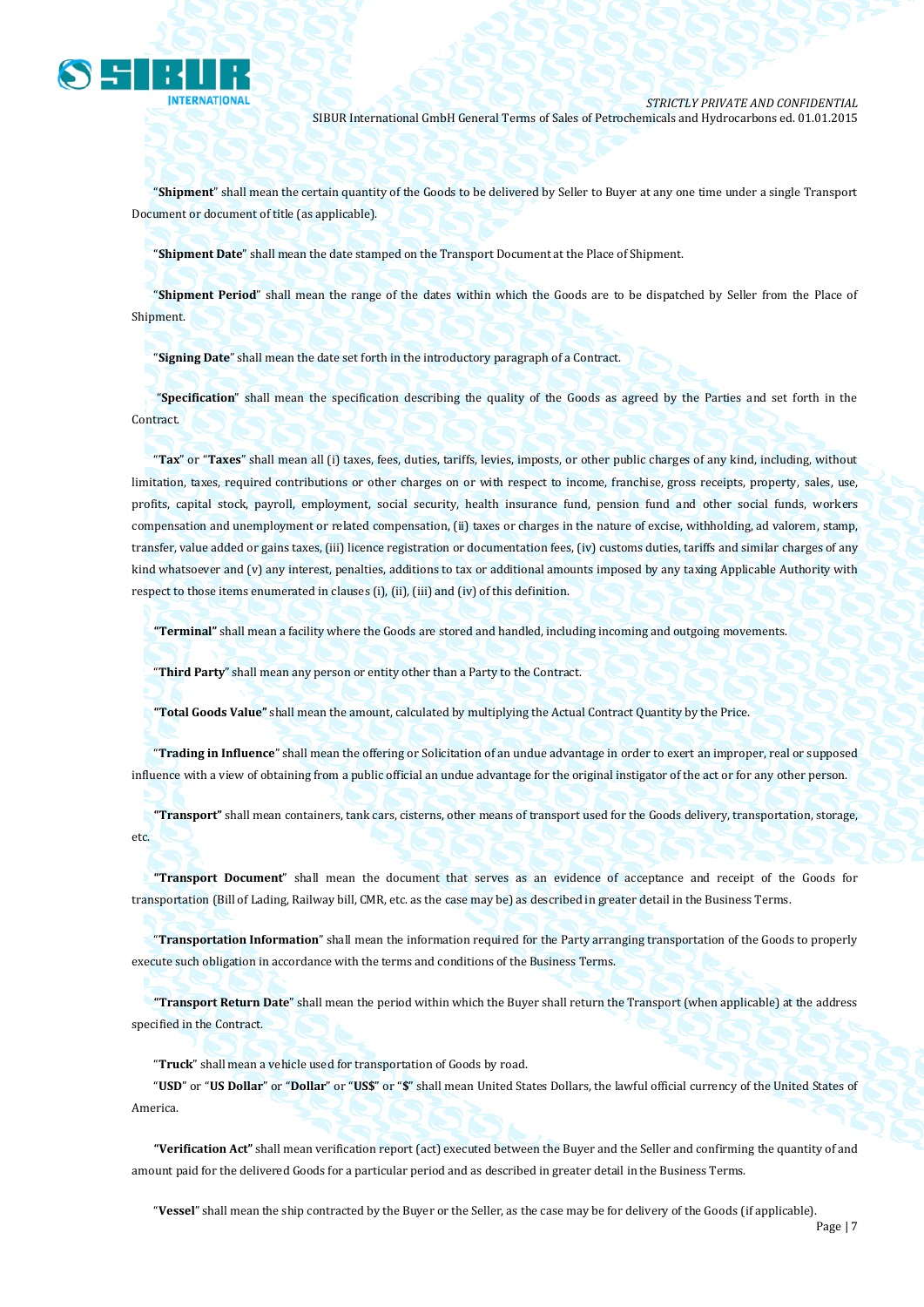

**1.2. Headings**. Any heading, article, boxes, clause, subclause, section, subsection, paragraph, part and table heading herein, in the Business Terms and the Contract are inserted for purposes of convenience only and shall not affect in any way the meaning or interpretation of the General Terms, Business Terms or the Contract.

**1.3. Reference to articles, clauses, etc.** Save where the context requires otherwise, references to Articles, Boxes, Clauses, Subclauses, Sections, Subsections, Parts, Paragraphs, Tables, Annexes, Appendices and the like shall be references to the articles, boxes, clauses, subclauses, sections, subsections, parts, paragraphs, tables, annexes, appendices and the like of the Contract and/or Business Terms and/or the General Terms, when made in the Contract and/or Business Terms, and/or the General Terms respectively.

**1.4. Singular and plural**. In the Contract and/or Business Terms, and/or the General Terms, the singular shall include the plural and vice versa and the word "including" shall be deemed to be followed by the phrase "without limitation", references to any gender shall include a reference to the other gender; references to other agreements or to any statute, rule or regulation or instrument shall mean the same as amended, modified or replaced from time to time.

**1.5. Herein, hereunder, hereinafter**. The terms "herein", "hereunder", "hereinafter" and similar terms shall be interpreted to refer to the Contract and/or Business Terms, and/or the General Terms, when made in the Contract and/or Business Terms, and/or the General Terms respectively, unless otherwise follows from the context.

**1.6. Reference to period**. The Gregorian Calendar shall apply to the Contract, Business Terms and General Terms and where any period in days, weeks, months or years is referred to in the Contract, Business Terms and General Terms, such period shall be calculated in days, weeks, months or years respectively, of the Gregorian Calendar, unless expressly provided otherwise (and the day on which any such period is expressed to commence shall not be counted for the purpose of such period's calculation).

**1.7. Writing**. A reference to "writing" or any cognate expressions is a reference to any mode of representing or reproducing words in a visible non-transitory form and includes fax and e-mail. Notwithstanding anything to the contrary herein contained, the Contract and any amendments and additional agreements thereto shall be executed in the form of one document signed by both Parties. Any other correspondence made in frame of the performance of the Contract may be submitted per fax or email pursuant to Part II hereof.

**1.8. Including**. Any phrase introduced by the terms "including" or "in particular", or any cognate expression, shall be construed as illustrative and not limiting of any preceding words.

## **PART II CLAIMS**

**2.1.** Claims if any on quality or quantity of the Goods to be provided by the Buyer to the Seller within 30 (thirty) Days after the Delivery Date, unless the Contract provides otherwise. If the Buyer fails to make a claim within the agreed period of 30 (thirty) Days after the Delivery Date such claim will automatically be considered as time barred, null and void, and such delivered Goods shall be deemed accepted by the Buyer and in accordance with all terms and conditions of the Contract, and further claims in respect of the quality of the Goods are not permitted and may not be enforced.

**2.2.** The Buyer shall not be entitled to use a claim in relation to a particular Shipment of Goods as a basis for refusal to accept other Shipments of the Goods delivered under the Contract, or the Goods delivered pursuant to any other Contract agreed between the Parties.

**2.3.** Unless otherwise specified in the Contract and subject to clauses 2.1 and 2.2 above, any cause of action and/or claim that Buyer may have against Seller under the Contract shall be brought within one (1) year after the cause of action and/or claim accrues, failing which the Buyer shall be deemed to have waived its rights relating thereto**.**

## **PART III GENERAL PAYMENT TERMS**

**3.1.** Time of payment. Time for payment shall be of the essence, without limitation as to prepayment conditions or payment via the Letter of Credit.

**3.1.1.** Bank details. Bank details of the Seller shall be indicated in the invoice. The Buyer shall make payment in accordance with the Contract by wire transfer indicating the number and the date of the Contract/Amendment and the number and the date of the invoice issued by the Seller in the bank payment reference.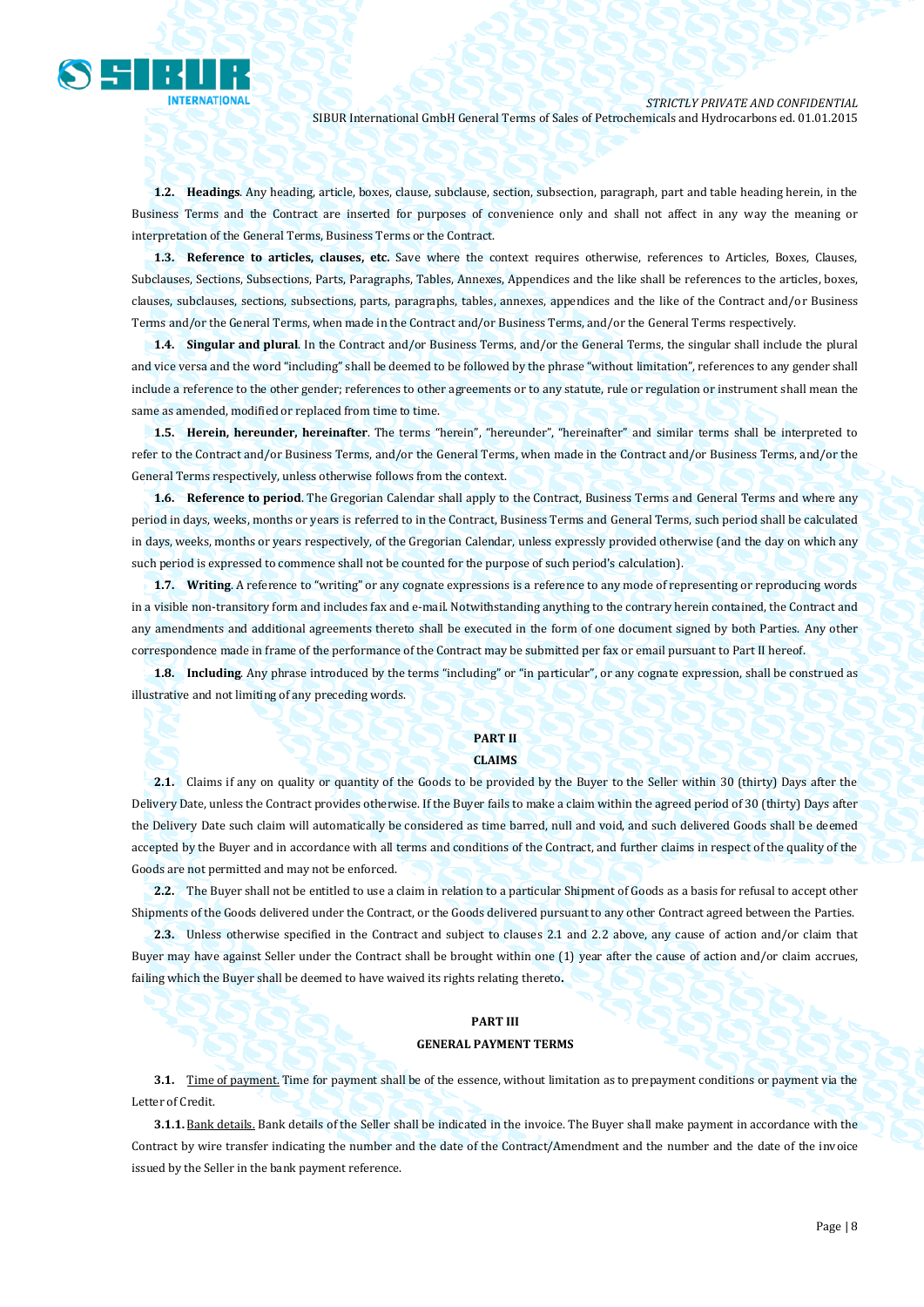

### *STRICTLY PRIVATE AND CONFIDENTIAL*

SIBUR International GmbH General Terms of Sales of Petrochemicals and Hydrocarbons ed. 01.01.2015

**3.1.2.** Payment documents. Save as otherwise provided in the Contract or herein, the Buyer shall effect payment against presentation of the Seller's commercial and Transport Document/Certificate of ITTT (in relation to Into tank delivery). Should the Seller not be able to provide the Buyer with such documents at the payment due date, the Buyer shall nevertheless effect payment against presentation of Letter of Indemnity (LOI) in the Seller's standard form enclosed at Annex 1 hereto.

**3.1.3.** SWIFT confirmation. The Buyer shall provide the Seller with a copy of SWIFT confirmation within 1 (one) Business Day after the payment have been delivered to the Buyer's bank.

**3.1.4.** VAT. Unless the Contract provides otherwise, the Price is exclusive of any VAT and the Seller shall have the right to invoice the Buyer for any such VAT.

**3.1.5.** The date of payment. The date of payment is the date when 100% (one hundred per cent) of the amount specified in the Seller's invoice is credited to the Seller's bank account.

**3.1.6.** Withholdings and gross-up. Unless the Contract provides otherwise, all payments due or payable to the Seller under the Contract shall be paid in full, regardless of whether the Buyer is required to withhold or to apply any Taxes on payments made under the Contract. If the Buyer is required to withhold or to apply any Taxes on payments made under the Contract, then the Buyer shall increase the amount of each such payment so that the Seller bank account is actually credited with the full sum due and payable under the Contract as if no such Taxes had been deducted, regardless of any withholdings or application of any Taxes on payments made under the Contract. The Total Goods Value and all other amounts payable by the Buyer to the Seller under the Contract shall be payable without the right to any discount, deduction, set-off, lien, claim or counter-claim.

**3.1.7.** Interest. If the Total Goods Value or any other amounts due by the Buyer to the Seller under the Contract are not paid when due, interest shall accrue and be payable on all amounts outstanding until payment in full is received into the Seller's bank account as described in Business Terms.

**3.1.8.** Banking expenses. All expenses of the Seller's bank and at the Seller's correspondent bank shall be for the account of the Seller. All expenses outside the Seller's bank and at the Seller's correspondent bank shall be for the account of the Buyer.

**3.1.9.** Verification Act. On a quarterly basis a Verification Act should be fully executed by both Parties. The Seller shall send by fax or by email to the Buyer the Verification Act signed by the Seller once in each calendar quarter. Within 2 (two) Days from the date of receipt of the Verification Act signed by the Seller the Buyer shall check the information therein, and provide the Seller with its substantiated objections (if any). The Seller shall consider such objections within 7 (seven) Days and either correct the Verification Act accordingly or agree with the Buyer the Verification Act to be executed by both Parties.

**3.1.10.** Defective Performance of Obligations. In the event the Buyer fails to perform or delays performance of any obligations under the Contract at least two (2) times during any rolling six (6) month period or if any obligations are past due for more than for one (1) month, then the Seller may elect by written notice to the Buyer: (i) to change the payment terms applicable between the Buyer and the Seller to Prepayment and/or (ii) to request from the Buyer additional reasonable means of security of obligations, which the Buyer must provide within fifteen (15) Business Days following the relevant request. The change shall come into force with the next dispatch of the Goods after the notification. The Seller is entitled to suspend delivery of the Goods until the Goods are paid and/or additional security of obligations is provided.

**3.1.11.** Multicurrency. The Parties hereby agree that notwithstanding the currency specified in price determination of the Goods in the Contract the currency of the payment may be any of the following currencies: USD, EUR, RMB or Swiss francs (CHF).

The Buyer shall make all payments under the Contract strictly in the currency specified in the respective invoice issued by the Seller and according to the bank details (hereinafter the "Bank Details") specified in the respective invoice.

The conditions of this clause 3.1.11 are of the essence and breach of this Part shall be deemed a Material Breach for the purposes of the Contract.

The payment shall be effected at the exchange rate of the European Central Bank ("ECB"). The invoice amount shall be converted into another currency by using the foreign exchange rate of the European Central Bank ("ECB"), rounded to four decimal places, quoted at 14:15 hours Central European Time as reported on the ECB web site (www.ecb.int), one day before the Payment Date. For the purposes of this Clause:

"Payment Date" means the value date indicated in a SWIFT message (or other accepted means of written interbank payment instructions) with payment instructions (or in the other respective payment document if applicable) for the respective payment.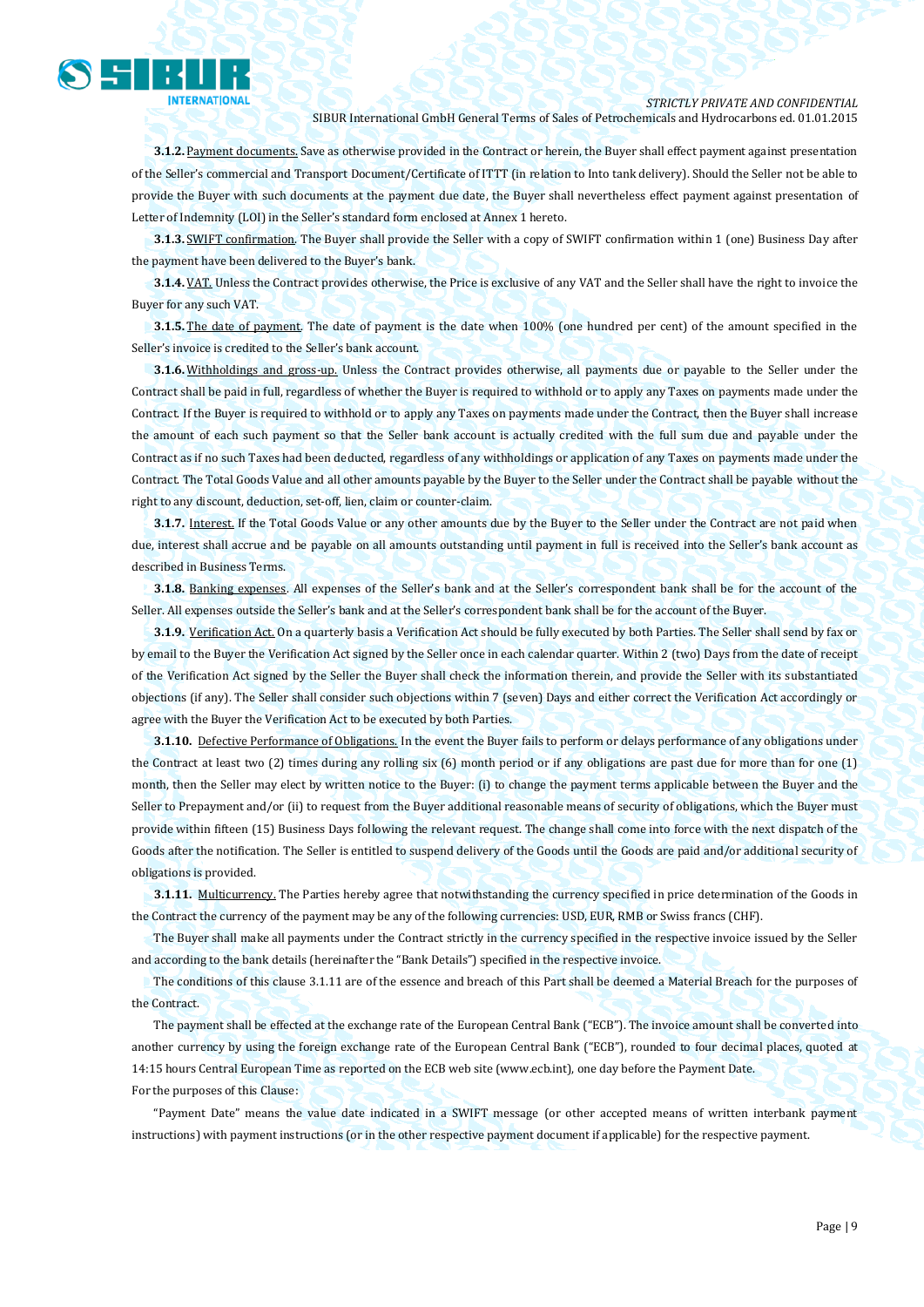

#### **PART IV**

#### **NOTICES**

**4.1.** Any consent, approval or notice required or permitted to be given or made in the course of performance of the Contract by one of the Parties to the other Party shall be in writing and shall be delivered in person or by Federal Express, DHL (or other recognised international courier service requiring signature upon receipt) or by facsimile or email (as evidenced by a paper copy of such email). In proving the giving of a communication, it shall be sufficient to prove that, if delivered by courier, delivery was made to the appropriate address specified in the Contract and posted by an appropriate courier (in case of delivery by person or by post), or, if sent by fax, the fax was properly transmitted to the appropriate fax number specified in the Contract, or, if sent by email, the email was sent to the appropriate email address and to contact person specified in the Contract.

**4.2. The date of receipt**. The date of receipt of the Notice, demand or other communication will be (i) if delivered by hand, at the time of delivery, (ii) if delivered by courier – on the fourteenth (14<sup>th</sup>) Day after the same is so mailed, except in the event of disruption of the postal service in which event the notice, demand or other communication will be deemed to be received only when actually received; (iii) if sent by fax, at the time of transmission; and (iv) if sent by email, at the earlier of: the time a return receipt is generated automatically by the recipient's email server; the time the recipient acknowledges receipt; and twenty four (24) hours after transmission, unless the sender receives notification that the email has not been successfully delivered.

**4.3. Change of notice details**. Either Party shall promptly notify the other Party in writing as to the change of notice details of the Party and the new details to which notice shall be given to it thereafter.

**4.4. Originals**. Where original documents are required to be delivered in accordance with the Contract, such documents shall be sent either by certified mail or by courier to the postal address of the receiving Party as stipulated in the Contract.

**4.5. Language of the correspondence**. All correspondence concerning the Contract shall be conducted in English (unless otherwise agreed by the Parties in the Contract).

## **PART V**

#### **CONFIDENTIAL INFORMATION**

**5.1.** In connection with the Contract a Party (the "**Receiving Party**") may discover, receive, or otherwise acquire, whether directly or indirectly, information related to the other Party (the "**Disclosing Party**") or Affiliates of the Disclosing Party or its Affiliates' businesses, or information of Third Parties that the Disclosing Party is obligated to keep confidential (collectively, in whatever form or medium, "**Confidential Information**"). Confidential Information shall not include information (i) that is, or becomes, publicly known through no wrongful act or omission, direct or indirect, of the Receiving Party or its officers, directors, employees, consultants or agents, (ii) that was already known to Receiving Party without obligations of confidentiality prior to receipt from Disclosing Party, as reasonably evidenced by the Receiving Party, and was legitimately in the Receiving Party's possession, without any obligation to keep such information confidential, (iii) that the Receiving Party independently develops without the use of any Confidential Information of the Disclosing Party, or (iv) that the Receiving Party receives or has received on a non-confidential basis from a source other than the Disclosing Party that is entitled to disclose the same to the Receiving Party; provided, however, that the Receiving Party is able to provide the Disclosing Party with the documentary evidence regarding any of the exceptions (if any) or as required in connection with any rules or requirements of any stock exchange on which such Party is listed or may be listed, or as may otherwise be required by applicable Law.

**5.2.** The Receiving Party shall (i) use the Disclosing Party's Confidential Information solely in connection with exercise of its rights or performance of its obligations under the Contract, and (ii) disclose the Disclosing Party's Confidential Information only as necessary to the Receiving Party's officers, employees, Affiliates, consultants, including legal advisors and auditors whose duties relate to the Contract and reasonably require familiarity with such information in order for the Receiving Party to perform its obligations or exercise its rights under the Contract and who are bound by a legally enforceable written obligation of confidentiality with terms that are the same as, or more stringent than, those set out herein. Each Receiving Party shall be liable for any losses and/or damages incurred by the Disclosing Party resulting from such disclosure of Confidential Information by the above mentioned persons to any Third Parties.

**5.3.** Subject to the exceptions to the confidentiality obligations set out herein, neither Party (nor its Affiliates, subsidiaries or other related parties) may disclose, publish or otherwise reveal the contents of the Contract to any Third Party without the prior express written consent of the other Party (which consent shall not be unreasonably withheld or delayed). Notwithstanding the aforementioned and without limiting the exceptions set out herein, each Party shall be permitted to disclose the terms and conditions of the Contract (i) to actual or potential investors and lenders and their authorised representatives under written confidentiality agreements that protect the confidentiality of the contents of the Contract which are the same as, or more stringent than, those set out herein, or (ii) as required in connection with any rules or requirements of any stock exchange on which such Party is listed or may be listed, or (iii) as may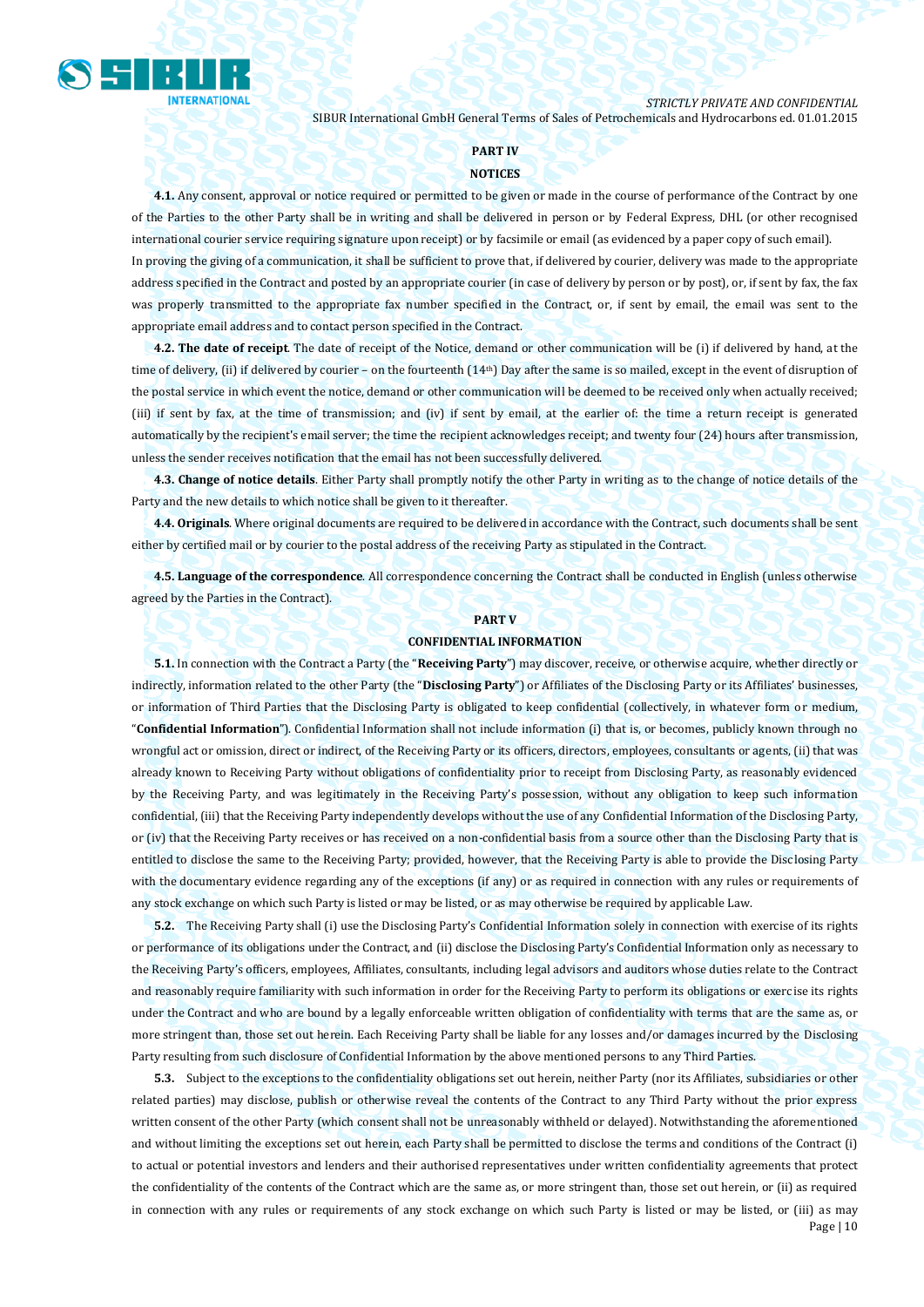

otherwise be required by applicable Law, or (iv) as may be reasonably required for the performance of the Parties' obligations under the Contract; provided however, that the Party making a disclosure pursuant to an exception set forth in the preceding provisions (i) or (iv) shall provide the other Party with prior written notice and shall, to the extent practical, cooperate with the other Party in seeking confidential treatment of the information to be disclosed (if and to the extent available), or (v) to its Affiliates under written confidentiality agreements that protect the confidentiality of the contents of the Contract which are the same as, or more stringent than, those set out herein.

**5.4.** No press release referring to the Contract or utilising the other Party's name shall be made without the prior written consent of the other Party.

**5.5.** The obligation to maintain the confidentiality of the Confidential Information disclosed during the term of the Contract shall continue during five (5) years beyond the date of the Contract's termination, unless otherwise agreed in writing by both Parties.

#### **PART VI**

#### **FORCE MAJEURE**

**6.1.** Except in relation to any failure or inability to make a payment due under the Contract, and Buyer's liability for demurrage under the Contract (which shall not be excused by force majeure), neither Party shall be liable to the other Party for any delay or nonperformance of any obligations under the Contract and/or Business Terms (other than the payment of money) if such delay or nonperformance is, except in the cases specified in Part XIII ("**Sanctions**"), (i) due to circumstances reasonably beyond such Party's control, not including non-availability of funds but including, and not limited to, any fires, strikes, lockouts, labour disputes of any kind, partial or general stoppage of labour, breakdown of or accident to the Manufacturer or warehouse or storehouse, machinery facilities, delays of carriers due to break down or adverse weather, explosions, floods, drought, war, sabotage, any local or national health emergency, appropriations of property, civil disorders, government requirements, rules, orders or any other acts issued or requested by any governmental or other Applicable Authorities or any person purporting to act on behalf of such Applicable Authorities, civil or military authorities, acts of aggression, terrorism (or the threat thereof), acts of God or of the public enemy or any other causes beyond Party's reasonable control, except for the causes specified in Part XIII hereof, and (ii) could not have reasonably been prevented by such Party taking commercially reasonable precautions or customary steps to circumvent or mitigate such circumstances (if and to the extent such events were reasonably foreseeable).

**6.2.** A Party whose performance is affected by a Force Majeure Event shall provide written notice to the other Party of such Force Majeure Event, specifying the nature and the expected duration of the Force Majeure Event, within ten (10) Business Days after the Force Majeure Event begins, and shall take prompt action using its commercially reasonable efforts to remedy the effects of the Force Majeure Event. If requested by the Party not affected by a Force Majeure Event, the Parties shall discuss the Force Majeure Event and further steps in order to fulfill the Contract obligations.

**6.3.** Seller, when affected by a Force Majeure Event which prevents or hinders the supply of the Goods to Buyer or any other customer, shall apportion any quantity of the Goods remaining available to it between itself, Buyer and Third Parties (including Seller's Affiliates) with whom Seller has contractual commitments to deliver the Goods, provided that those arrangements were entered into prior to the occurrence of the Force Majeure Event.

**6.4.** In case of a Force Majeure Event declaration, the Party affected by it shall have no obligation to acquire by purchase or otherwise any shortfall of the Goods which by reason of Force Majeure Event such Party is unable to deliver to the other Party under the Contract.

**6.5.** If the affected Party's inability to perform lasts more than sixty (60) Days, any Goods, the delivery of which has been prevented by the Force Majeure Event, may be cancelled by either of the Parties by giving of notice to the other. In such cases neither of the Parties will be entitled to claim from the other Party any compensation for possible losses.

**6.6.** A certificate or other document describing the occurrence of the Force Majeure Event issued by the respective chamber of commerce of the Seller's or the Buyer's country or of a transit country or any Applicable Authority shall be sufficient proof of a Force Majeure Event and its duration.

**6.7.** In the event that the affected Party's inability to perform exceeds three (3) months, the Party not affected by a Force Majeure Event shall, on giving of thirty (30) Days' written notice, have the right to terminate the Contract. Where the Contract is so terminated, neither Party will be entitled to compensation or damages arising from or in connection with this Part, save in respect of Shipments delivered prior to the Force Majeure Event.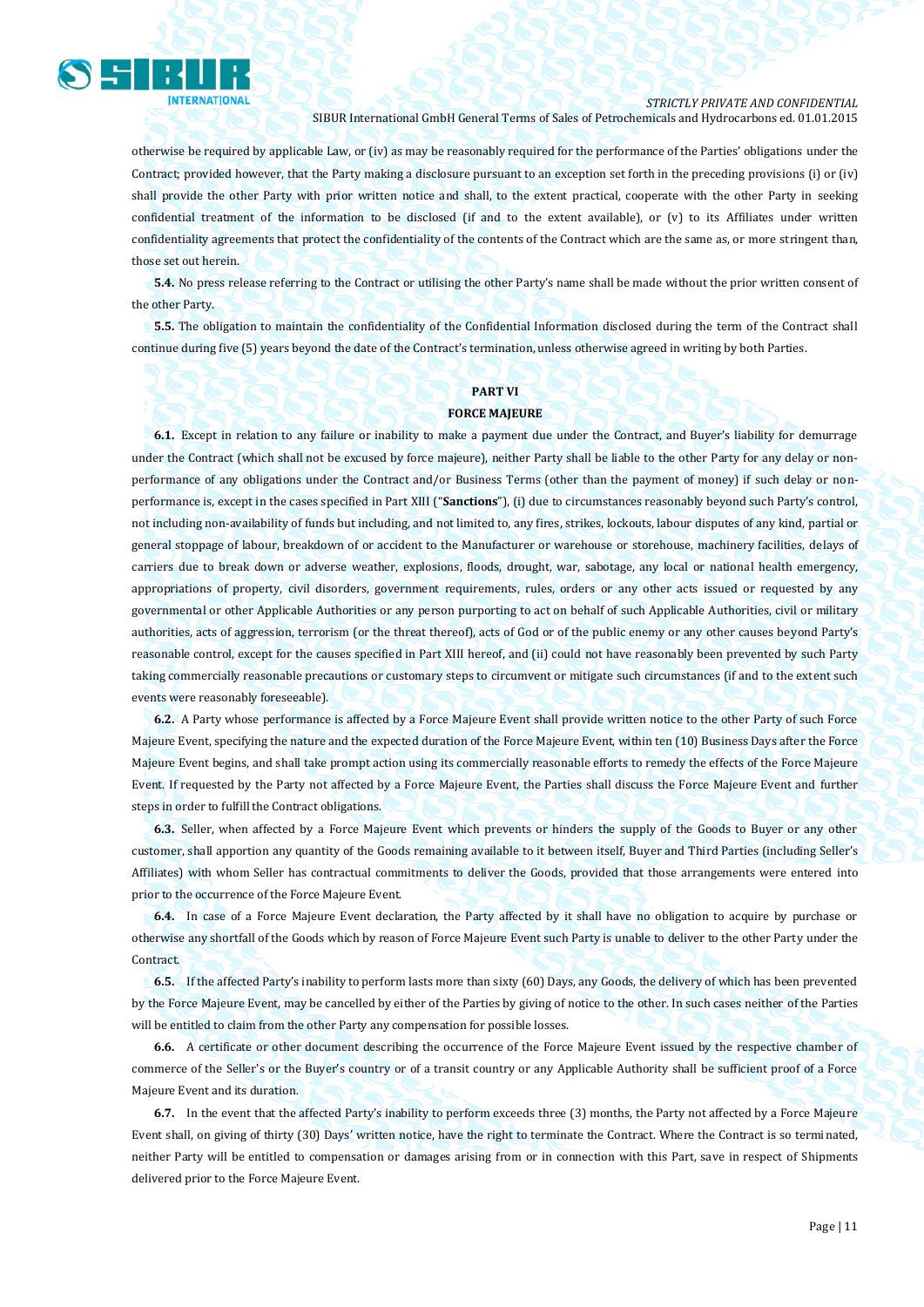

#### **PART VII**

#### **ARBITRATION AND LAW**

**7.1.** The Contract, and any non-contractual obligations arising out of or in connection with this Contract, shall be governed by, interpreted and construed in accordance with the laws of England and Wales notwithstanding the choice of law rules of any jurisdiction and determined without reference to the principles of conflicts of laws.

The United Nations Convention on Contracts for the International Sale of Goods shall not apply to the General Terms, Business Terms or any Contract.

**7.2.** Save as expressly provided in the Contract or Business Terms, any dispute, controversy, claim or difference relating to or arising out of, or in connection with, the Contract, including any question regarding the existence, scope, validity or termination of the Contract shall be settled, to the exclusion of the ordinary courts, by arbitration in accordance with the rules of the London Court of International Arbitration in force on the date that the notice of arbitration is submitted. The number of arbitrators shall be three (3). Each Party shall nominate one arbitrator and the two arbitrators so appointed shall appoint a third arbitrator who shall serve as the chairman of the arbitration tribunal. Unless otherwise agreed by the Parties, all arbitrators shall be fluent in English and have experience in acting as an arbitrator.

**7.3.** Each Party shall submit the documents in English. Documents submitted in a language other than English shall be translated into English at the expense of the Party submitting the documents. Each Party shall have the right, at its sole cost and expense, to have an interpreter attend the arbitration hearings if it so chooses.

**7.4.** The seat of the arbitration shall be London, England where all hearings shall take place. The arbitration proceedings shall be conducted in the English language, and the award shall be in English.

**7.5.** The decision of a majority of the arbitrators shall be final and binding on the Parties. The arbitrators' awards shall be consistent with the limitations of liability and other terms and conditions set out in the Contract, to the extent permitted by English law.

#### **PART VIII**

#### **SURVIVAL PROVISIONS**

**8.1.** Notwithstanding the foregoing, provisions of PART V (CONFIDENTIAL INFORMATION), PART VII (ARBITRATION AND LAW), PART IX (INJUNCTIVE RELIEF) hereof, PARAGRAPH VIII (RESPONSIBILITIES OF THE PARTIES) of the Business Terms in relation to Into Tank delivery and PARAGRAPH XI (RESPONSIBILITIES OF THE PARTIES) of the Business Terms in relation to other delivery terms shall remain in full force and effect after termination of the Contract until the moment specified in the respective provisions, or in case of PART VII and PART VIII hereof for other period provided by applicable Law.

## **PART IX**

#### **INJUNCTIVE RELIEF**

**9.1.** The Parties acknowledge and agree that irreparable harm and/or significant commercial damage may be caused to a Party resulting from any breach of the Contract by the other Party and/or any acts, or omissions of the other Party's employees, agents, officers directors or any other Third Party acting in concert with it or its behalf in connection with the Contract.

**9.2.** If the circumstances occur as referred to in clause 9.1 above, and/or tahe Party has reasonable grounds for believing that such circumstances will occur or have occurred, in addition to and without prejudice to any of the Party's other rights and remedies under the Contract, Business Terms and/or applicable Law, such Party shall be entitled to commence and pursue proceedings in any competent court in any jurisdiction for injunctive, conservatory and/or interim, including and without limitation an immediate restraining order, freezing order, order for the arrest or seizure of assets.

#### **PART X**

#### **HEALTH, SAFETY AND ENVIRONMENT**

**10.1.** The Goods supplied the Seller in the condition in which they are sold are considered not to constitute a hazard to health or safety, provided that they are handled, used and stored in accordance with normally accepted safe business practices applicable to the Goods. The Buyer shall, for its own protection, consult the producer's Material Safety Data Sheet (MSDS) (if any), relevant codes of practice and standards, and factory inspectorates with regard to adequate hygiene, safety and environmental standards and enforcement thereof, with respect to handling, processing and storing of the Goods, their by-products and wastes of any sort.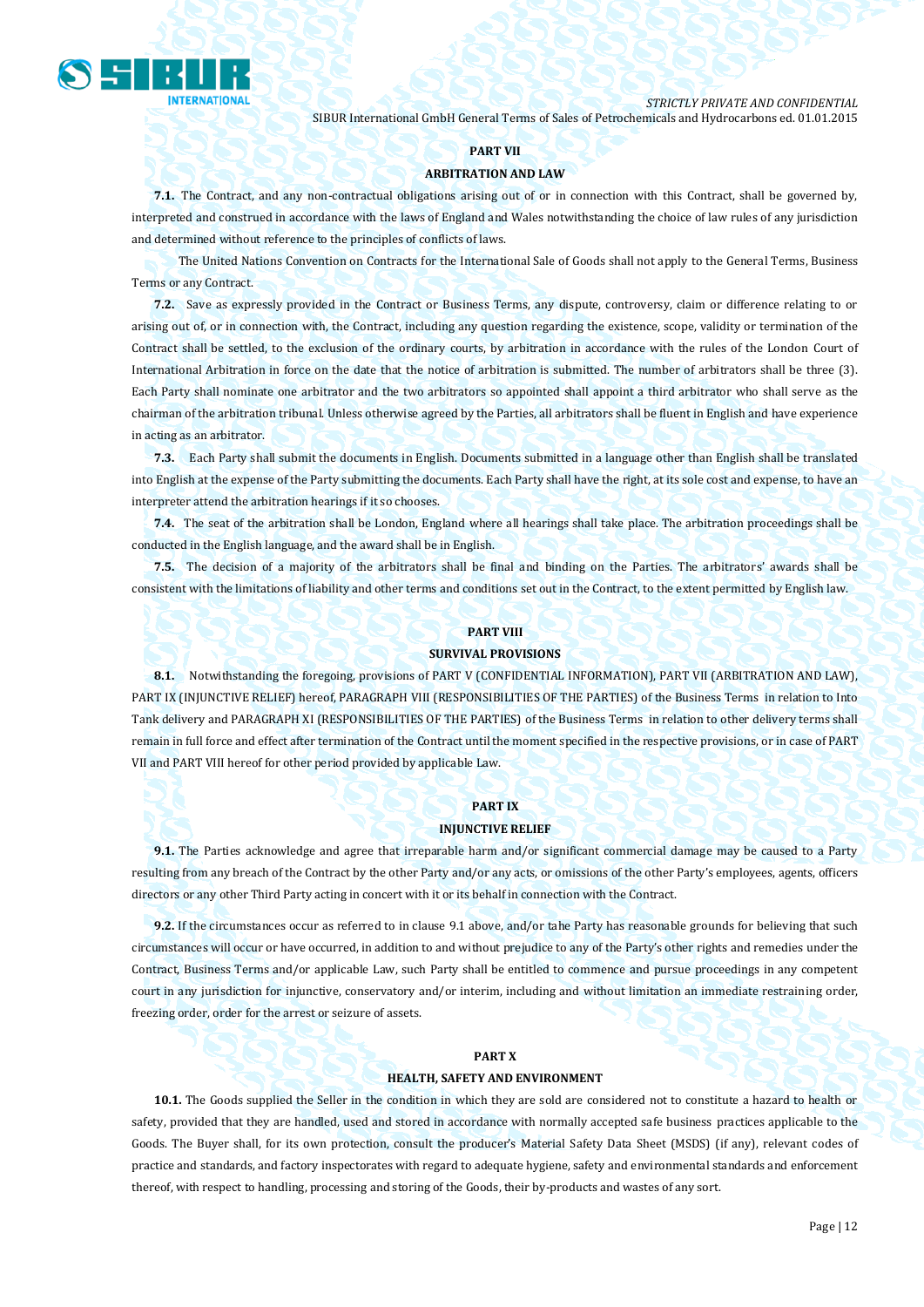

#### *STRICTLY PRIVATE AND CONFIDENTIAL*

SIBUR International GmbH General Terms of Sales of Petrochemicals and Hydrocarbons ed. 01.01.2015

**10.2.** Buyer warrants to Seller that it is aware of and understands the information in the MSDS for the Goods and it will adopt appropriate procedures to ensure that all persons or agents authorised by Buyer to carry out any of the rights, duties or obligations of Buyer under the Contract and all of Buyer's other officers, employees, contractors and agents who are involved in the loading, transportation, delivery, handling or use of the Goods sold and delivered to Buyer under the Contract are aware of, and comply with the information provided in the relevant Material Safety Data Sheet.

**10.3.** Buyer accepts the inherent risks associated with the Goods as set herein and shall accordingly have no claim of any kind against Seller directly or indirectly arising from damage to any property as a result of direct or indirect exposure to the Goods.

**10.4.** Seller shall not be liable for any cost, loss or damage resulting from the receipt of the Goods in non-compliant storage facilities. Buyer shall indemnify Seller against any claim which any Third Party might have or bring against Seller in this respect.

**10.5.** Any advice or instructions given in any form by Seller concerning storage, transport, use or application of the Goods delivered shall be on without prejudice basis and Seller shall not be liable for any loss, damage or expense resulting from observance of such advice.

## **PART XI**

**REACH**

**11.1.** "**REACH**" shall mean EU Regulation (EC) No. 1907/2006 of the European Parliament and of the Council of 16 December 2008 on classification, labelling and packaging of substances and mixtures and any accompanying directives, amendments and any other regulations of the EU or Applicable Authorities related thereto (as the foregoing may be amended from time to time).

**11.2.** Each Party shall comply with any obligations it may have under REACH which are applicable to any transaction contemplated under the Contract and/or which arise out of and/or in connection with the execution of the Contract.

**11.3.** Seller shall provide Buyer with the Chemical Abstract Service Number ("**CAS Number**") on its own by not later than at the time of loading of the Goods, unless otherwise specified in the Contract.

**11.4.** Notwithstanding any other provision to the contrary in the Contract, in providing Buyer with a CAS Number and/or Existing Commercial Chemical Substances Number and/or any other health, safety and environmental information relating to the Goods pursuant to this Part, regardless of their source, the Seller provides no warranty or representation as to the accuracy or completeness of such identification number(s) or information relating to it and needed by Buyer and/or reasonably requested by Buyer to comply with the requirements of REACH, hence Seller accepts no liability for loss, damage, delay or expense incurred by Buyer for whatever reason arising from its reliance on the accuracy of the identification numbers or other information hereunder provided and/or the existence of a valid (pre-) registration of the Goods to be imported into the EU/EEA.

## **PART XII**

#### **RESTRAINT OF TRADE**

**12.1.** Buyer shall not sell or deliver or unload the Goods to a country or a resident of a country in contravention of any Law of the country in which the Goods are produced.

**12.2.** Buyer undertakes that the Goods delivered under the Contract shall not be exported, sold or supplied by it to any country, state, territory or region or to any natural or legal person of such country, state, territory or region against which there are sanctions imposed by the United Nations Security Council, European Union, United Kingdom or United States on the export, sale or supply of such Goods to such location or person.

## **PART XIII**

#### **SANCTIONS**

Notwithstanding anything to the contrary elsewhere in the Contract (including Business Terms):

**13.1.** Neither Party shall be obliged to perform any obligation otherwise required by the Contract (including without limitation an obligation to (a) perform, deliver, accept, sell, purchase, pay or receive monies to, from, or through a person or entity, or (b) engage in any other acts) if this would be in violation of, inconsistent with, or expose such Party to any Sanctions binding on that Party by virtue of Law or the Contract.

**13.2.** Where any performance by a Party would be in violation of, inconsistent with, or expose such Party to the Sanctions, such Party (the "**Affected Party**") shall, as soon as reasonably practicable give written notice to the other Party of its inability to perform. Once such notice has been given the Affected Party shall be entitled: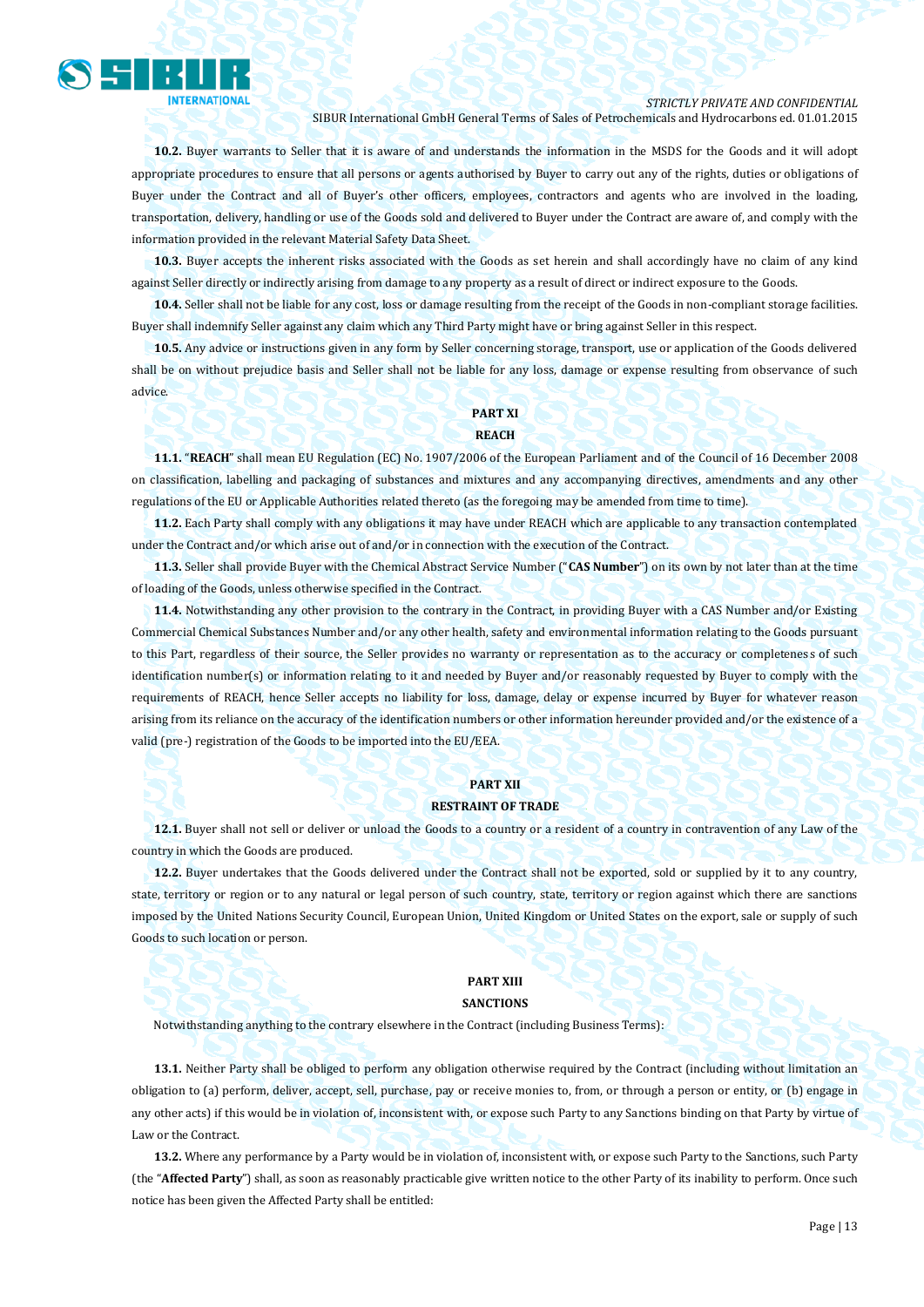

i. to immediately suspend the affected obligation (whether payment or performance) until such time as the Affected Party may lawfully discharge such obligation; and/or

ii. where the inability to discharge the obligation continues (or is reasonably expected to continue) until the end of the contractual time for discharge thereof, to a full release from the affected obligation, provided that notwithstanding the foregoing where the relevant obligation relates to payment for the Goods which have already been delivered under the Contract, the affected payment obligation shall either (i) remain suspended until such time as the Affected Party may lawfully resume payment, or (ii) be canceled by Seller, provided that the Parties will have the opportunity to carry into execution the return of such Goods to Seller, unless otherwise will be agreed by the Parties in writing; and/or

iii. where the obligation affected is acceptance of the Vessel, to require the nominating Party to nominate an alternative Vessel; in each case without any liability whatsoever (including but not limited to any damages for breach of the Contract, costs, fees and expenses).

## **PART XIV**

### **ANTI-TRUST**

**14.1.** Each Party hereby warrants to the other Party that, as of the date of the Contract and on each subsequent occasion it performs obligations under the Contract, it has not engaged in any Anti-competitive Behaviour in relation to the potential or actual terms and conditions of Contract to be agreed or as agreed in relation to the Goods, including but not limited to the amount paid for the Goods, any level of volume discount or any other credit terms.

## **PART XV**

#### **ANTI-CORRUPTION**

**15.1.** Each Party hereby represents and warrants to the other that it complies with all Anti-Corruption Laws.

**15.2.** Buyer and Seller each represent, warrant and undertake that they shall not, directly or indirectly

a) pay, offer, give or promise to pay or authorise the payment or other transfer of any other thing which has monetary value, including without limitation any funds, services, gifts, entertainment, commissions, fees and/or other advantage of any kind to any Applicable Authority, including but not limited to:

i. a government official or an officer or employee of a government or any department, agency or instrumentality of any government;

ii. an officer or employee of a public international organisation;

iii. any person acting in an official capacity for or on behalf of any government or department, agency, or instrumentality of such government or of any public international organisation;

iv. any political party or official thereof, or any candidate for political office;

v. any director, officer, employee or agent/representative of an actual or prospective counterparty, supplier or customer of Buyer or Seller;

vi. or any other person, individual or entity at the suggestion, request or direction or for the benefit of any of the abovedescribed persons and entities, or

b) engage in any other Corrupt Practices including without limitation: Bribery, Extortion or Solicitation, Trading in Influence or Laundering Corrupt Proceeds.

**15.3.** Notwithstanding the foregoing undertakings, Buyer agrees to notify promptly Seller about action of any instance where Buyer has failed to comply with any provisions of this Part and take necessary remedial actions within a reasonable time and to inform Seller about these actions.

**15.4.** Necessary remedial action might include providing co-operation in evidentiary action in conducting an examination or calling for an external audit of the incident, issuing warnings, reorganising work, terminating sub-contracts or contracts of employment with persons or employees involved in corruption, or correcting the detrimental economic effect on the other Party of any proven noncompliance by, for example, adjusting the amount of the Price of the Contract. The nature and quantity of the remedial measures required of the Party subject to allegation will depend on the circumstances of the case in question, including the gravity of the infringement and on the conclusiveness of the evidence provided.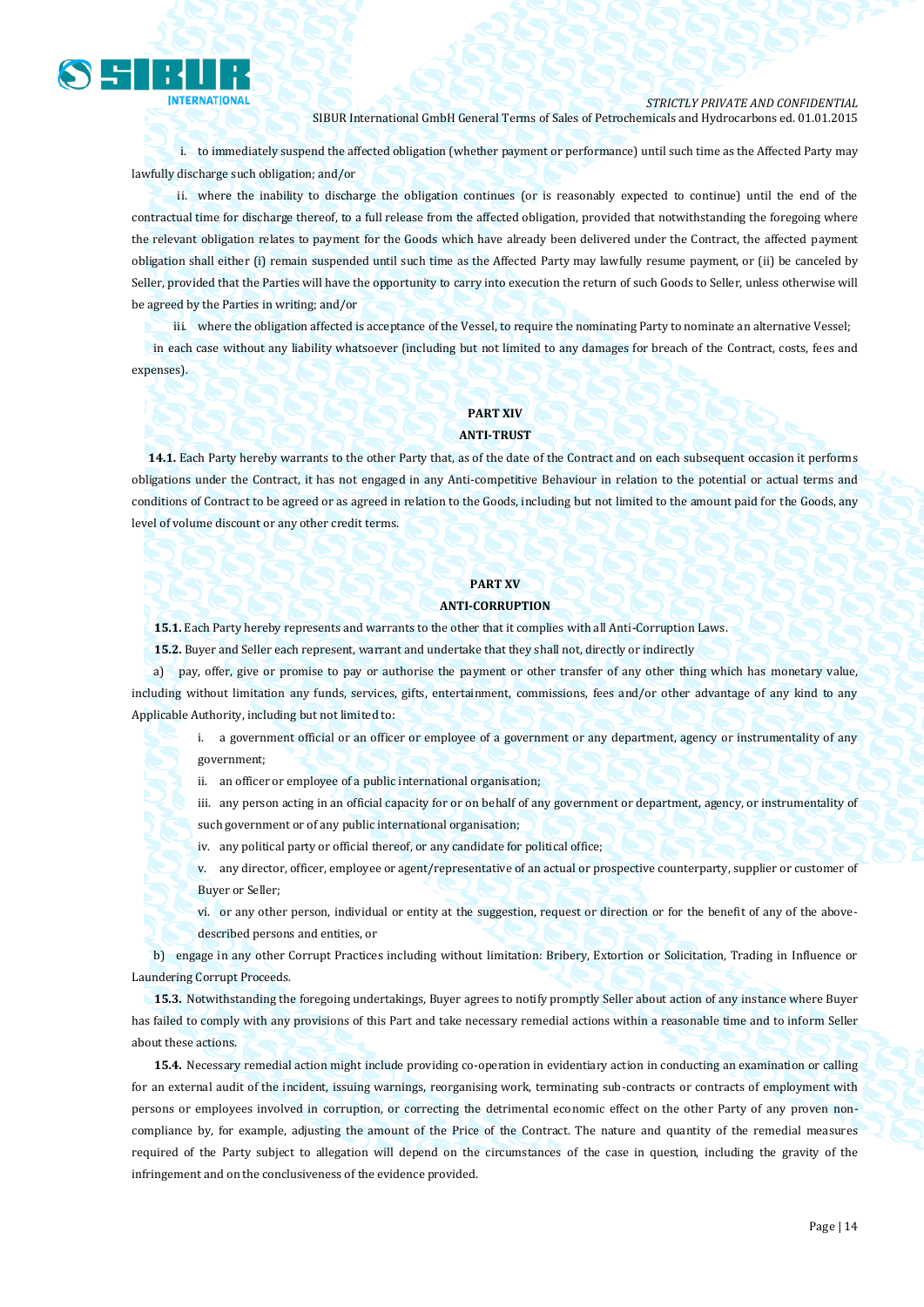

*STRICTLY PRIVATE AND CONFIDENTIAL*

SIBUR International GmbH General Terms of Sales of Petrochemicals and Hydrocarbons ed. 01.01.2015

**15.5.** This Part contains the compulsory conditions for the Parties, and each Party may at its sole discretion suspend the execution of the obligations hereunder and/or terminate the Contract forthwith upon written notice to the other at any time, if in their reasonable judgment the other is in breach of any of Anti-Corruption Laws without prejudice to the other rights of the respective Party under the Contract or the applicable Law.

**15.6.** The Parties shall refer all disputes related to any alleged non-compliance with this Part according to PART VII hereof. However, non-compliance may be the subject of the parallel criminal proceedings which may result in criminal sanctions or other consequences under Law than contractual, including liability sounding in tort.

**15.7.** Each Party will oppose any attempt of Extortion or Solicitation and is encouraged to report such attempts through available formal or informal reporting mechanisms upon consultation with the other Party.

## **PART XVI**

#### **EUROZONE EXIT/BREAK-UP CLAUSE**

**16.1. Eurozone exit.** If for any reason (whether involuntarily or voluntarily), one or more Eurozone Members exits the Eurozone and/or is no longer a Eurozone Member and/or ceases to use the Euro as its national currency, but the Eurozone continues to exist, the following terms shall apply (unless the Contract or other written agreement between the Parties provides otherwise):

a) any payments to be made in Euro under the Contract and/or the Business Terms shall continue to be denominated and paid in Euro regardless of whether either Party or their bank accounts are resident in a Eurozone country ;

b) any such payments shall be made to an appropriate Euro bank account designed in writing to the paying Party by the Party receiving payment but such bank account shall be held in an account in a Eurozone country ; and

c) clause 16.3 shall apply.

**16.2. Eurozone break-up.** If for any reason whatsoever, the Eurozone ceases to exist and/or the Euro ceases to: (a) be a currency traded in London or other major economic centres; and/or (b) a currency accepted for payment, the following terms shall apply:

a) any payment to be made in Euro under the Contract shall be denominated in an alternative currency (including but not limited to USD, RMB or CHF) to be determined by the Seller in its discretion;

b) the Euro payment shall be converted into the relevant alternative currency by applying the rate of foreign exchange between the Euro and such alternative currency published by the European Central Bank on the last Banking day prior to the Eurozone break-up or such other rate as may be agreed by the Parties in writing;

c) any such payments shall be made to the bank account designed in writing to the paying Party by the receiving payment; and

d) clause 16.3 shall apply.

**16.3.** For the avoidance of doubt:

a) Any Law (including any Regulations of the EU or of any other country ) contrary to the provisions of this Part shall not apply, to the extent that the effect of such Law is capable of being excluded by agreement between parties to a contract.

b) Neither a Eurozone exit nor a Eurozone break-up shall: (a) constitute a Force Majeure Event entitling either Party to invoke Part VI hereof, nor (b) entitle either Party to terminate the Contract or suspend performance of any of its obligations under the Contract and/or Business Terms.

## **PART XVII MISCELLANEOUS**

**17.1 Entire Contract**. The Contract, relevant Business Terms and this General Terms are an integral part of the Contract, including attachments and any addenda or amendments thereto, and together they constitute the sole and entire understanding between the Parties with respect to the subject matter of the Contract and supersede all and any prior oral or written agreements, negotiations and discussions between the Parties pertaining to the subject matter of the Contract or the Contract as a whole.

**17.2. Amendments**. Save as expressly provided in the Contract, no amendment or variation of the Contract shall be effective unless in writing and signed by a duly authorised representative of each of the Parties to it.

**17.3. Assignment**. Neither Party may assign the Contract or any of its rights under the Contract or transfer any obligations under the Contract, without the other Party's prior written consent, which consent shall not be unreasonably withheld or delayed. Notwithstanding the foregoing, Seller may, without consent, assign or transfer its rights and/or delegate its obligations under the Contract in whole or in part to any Affiliate of Seller. Any attempt at assignment in violation of this Clause shall be null and void.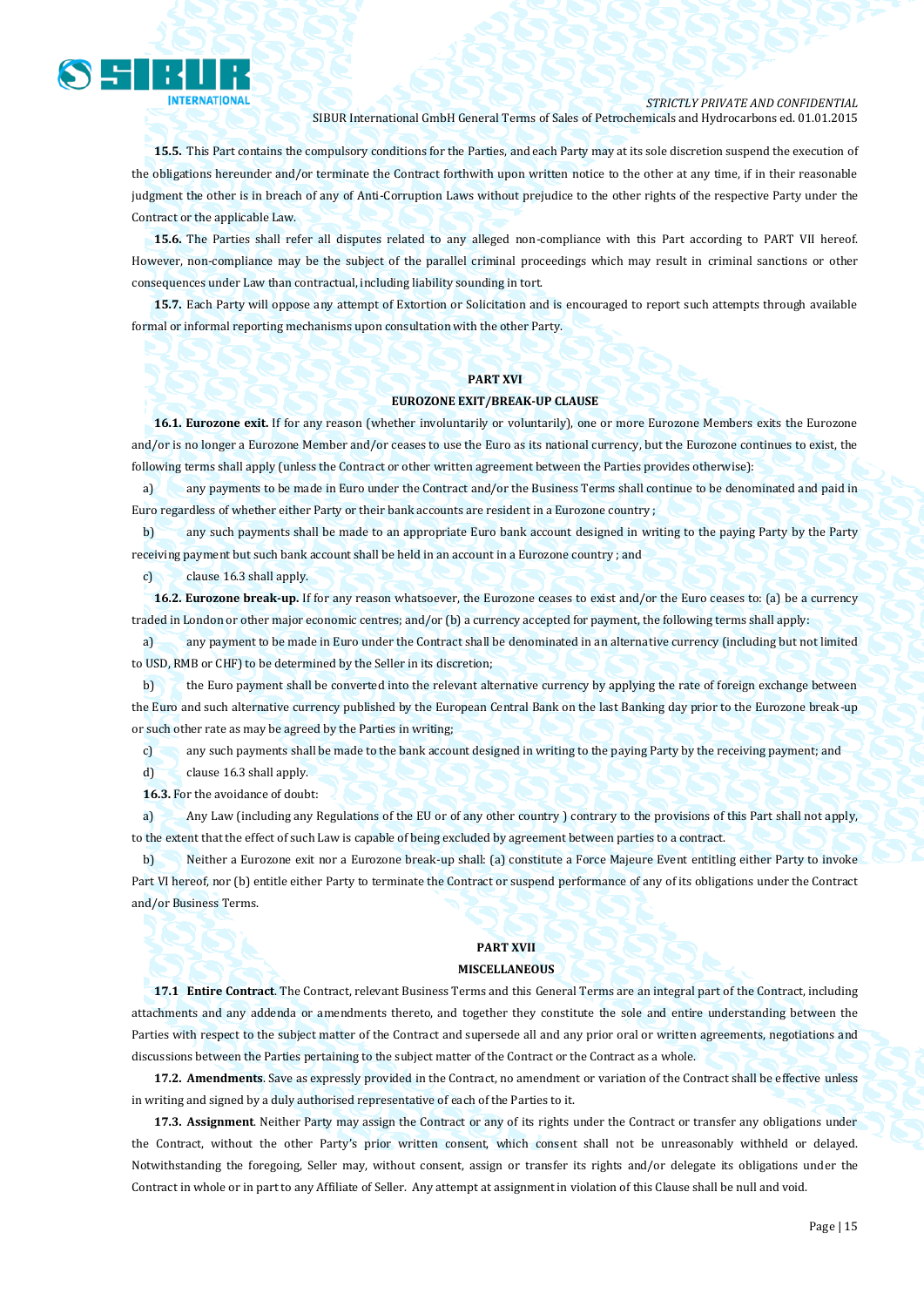

**17.4. Binding effect**. The terms and conditions of the Contract shall be binding upon, and shall inure to the benefit of, the Parties to the Contract and their respective permitted successors and assigns.

**17.5. No Third party beneficiaries**. Nothing in the Contract and/or Business Terms will give rights to any Third Parties and the provisions of the Contract (Rights of Third Parties) Act 1999 as amended from time to time are specifically excluded.

**17.6. The Parties' relationship.** The relationship hereby established between Seller and Buyer is solely that of a seller and a buyer of goods at arms' length. Each is an independent contractor engaged in the operation of its own respective business, and nothing in the Contract and/or Business Terms shall be construed to create a partnership, agency, joint venture, pooling, franchise or employeremployee relationship between the Parties. Neither Party has the power or the authority to act for, represent, or bind the other Party (or any of the other Party's Affiliates) in any manner.

**17.7. Execution**. Either Party may sign the Contract and any related amendments and attachments, or other documents and send a copy to the other Party by fax or email with subsequent provision of the original documents within thirty (30) Days after the receipt of a copy thereof. The copy document shall be construed as legally binding upon the Parties until the original document is provided.

**17.8. The Seller's warranties, guarantees and representations.** Seller warrants that it has full legal title to the Goods and that it has full right and power to convey such title to Buyer. FOR THE AVOIDANCE OF DOUBT SELLER MAKES NO GUARANTEES, WARRANTIES, REPRESENTATIONS, EXPRESS OR IMPLIED, WRITTEN OR ORAL, INCLUDING ANY WARRANTY OF MERCHANTABILITY OR FITNESS OR SUITABILITY OF THE GOODS FOR A PARTICULAR PURPOSE, CONCERNING THE GOODS. ANY WARRANTIES, CONDITIONS OR OTHER TERMS IMPLIED BY LAW, CUSTOM, CONTRACT, STATUTE OR OTHER LEGAL THEORY OR OTHERWISE, WHETHER AS TO MERCHANTABILITY, QUALITY, FITNESS FOR PURPOSE OF THE GOODS OR OTHERWISE ARE SPECIFICALLY EXCLUDED TO THE FULLEST EXTENT PERMITTED BY APPLICABLE LAW.

**17.9. Expenses.** Whether or not the transactions contemplated hereby are consummated, all costs and expenses (including the expenses, costs and fees of each Party attorneys, auditors and financial and other professional advisors) incurred in connection with the Contract and/or the drafting or negotiation of the terms and conditions of the Contract or any other transaction arising out of or in connection with the Contract shall be borne and paid by the Party incurring such costs and expenses.

**17.10. Waiver**. Any failure on the part of any Party to the Contract to comply with any of its obligations, agreements or conditions under the Contract may only be waived in writing by the Party to whom such compliance is owed but such waiver will not be considered to be a waiver of future failure(s) to comply with an obligation, agreement or condition. No act or omission by a Party may be deemed to be a waiver of any rights if such a waiver is not declared explicitly and in writing.

**17.11. Severability**. If any part of the Contract is deemed to be unenforceable, invalid or in contravention of Applicable Law by a court or arbitral tribunal of competent jurisdiction, the remainder of the Contract shall remain in full force and effect. The Parties shall negotiate in good faith to replace the invalid provision with a provision which reflects, to the extent possible, the original intent of the invalid provision.

**17.12. Set-off**. No set-off may be made by Buyer against any claims unless otherwise agreed in writing by Seller in advance. . For the avoidance of any the Seller shall be entitled at all times to set-off any and all amounts owing at any time from Buyer to Seller against any amount due by Seller under the Contract.

**17.13. Warranties.** Each Party hereby represents and warrants to the other that:

a) it has the authority to enter into and perform its obligations under the Contract,

b) the Contract has been duly executed and delivered on behalf of such Party, and constitutes a legal, valid, binding obligation, enforceable against such Party in accordance with its terms and conditions,

c) it is a corporation duly organised, validly existing and in good standing under the laws and regulations of its jurisdiction of incorporation or formation,

d) neither the execution of the Contract nor its performance thereunder conflicts with any applicable Law or any other contract to which it is a party or any obligation to which it is subject,

e) within five (5) Days after the relevant event, the Party so effected will inform the other Party of any changes or amendments to its direct or indirect ownership.

**17.14. Counterparts.** If the Contract is executed in two counterparts, each shall be deemed an original, but all of which together shall constitute one and the same instrument. The Parties hereby acknowledge and agree that the Contract has been prepared jointly and no rule of strict construction shall be applied against either Party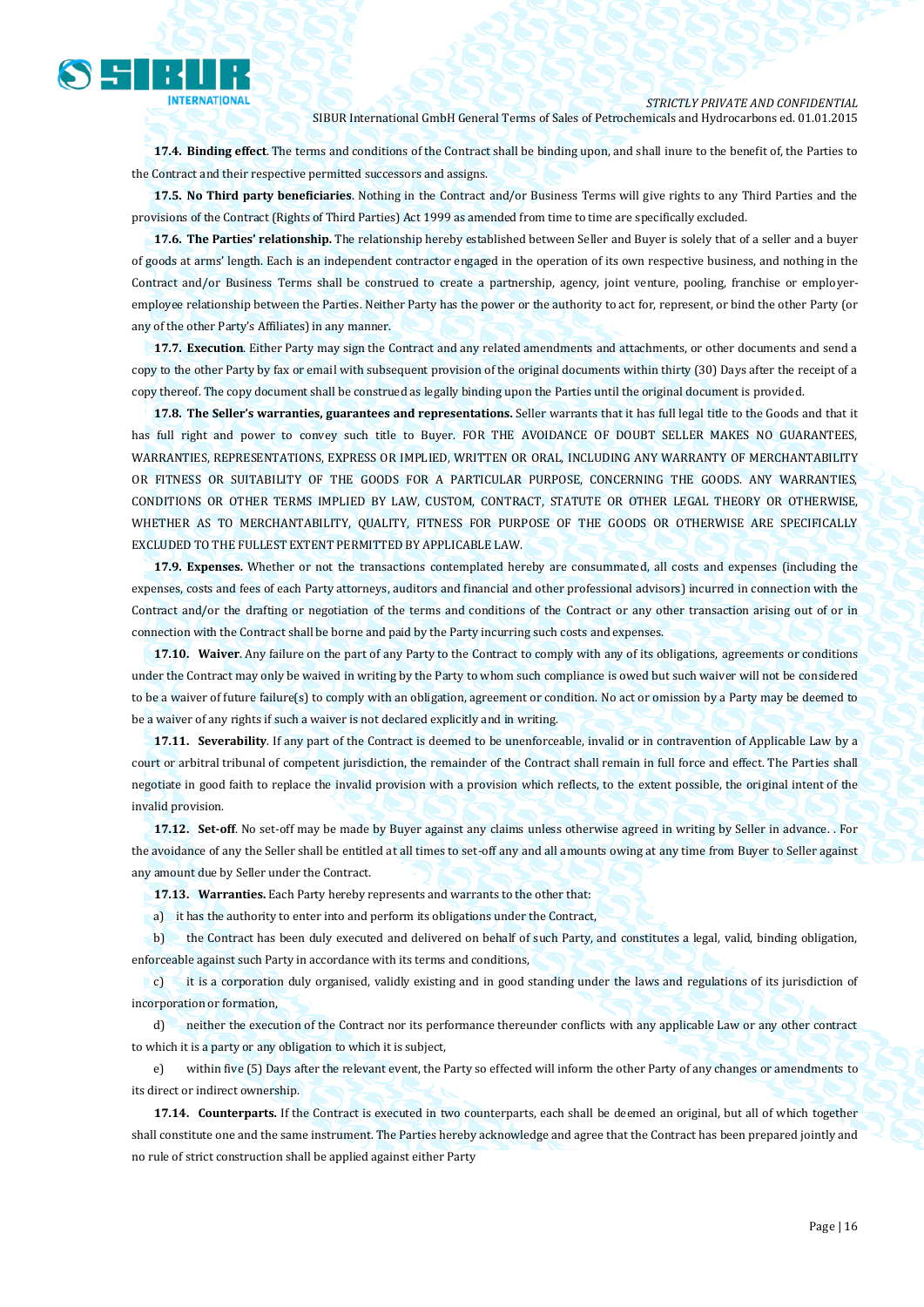

## *ANNEX 1*

## *LETTER OF INDEMNITY (TEMPLATE)*

**The Buyer** 

**To whom it may concern**

#### **LETTER OF INDEMNITY**

This Letter of Indemnity (the "Indemnity") dated as of \_\_\_\_\_\_\_\_\_\_\_\_\_\_\_\_\_\_\_\_\_\_\_\_\_, 20\_\_\_ (hereinafter the "Signing Date").

We refer to our Contract  $N^{\circ}$  dated the \_th day of \_\_\_\_, \_\_\_\_(the "Contract")in respect of your purchase from us of \_\_\_\_\_\_\_ mt of \_\_\_\_\_\_\_\_\_\_ ("the Goods") on Vessel "\_\_\_\_", bill of lading date \_\_\_\_.

In consideration of your making payment of \_\_\_ (*spelling*) for \_\_\_\_ mt of the said Goods in accordance with the Contract and having agreed to accept delivery of the Goods without having been provided with the documents as set out in the Contract, we hereby represent and warrant all of the following:

(i) the existence and validity of the documents;

(ii) that we are entitled to possession of the documents;

(iii) that we were entitled to possession of the Goods;

(iv) that we had good title to such Goods;

(v) that title in the Goods has been passed as provided in the Contract to you free of all liens, charges or encumbrances of whatever kind;

(vi) that you will have the benefit of the warranty as to enjoyment of quiet possession implied by law in the Contract but without prejudice to any other warranty so implied.

Without prejudice to your rights under the Contract we hereby agree to protect, indemnify and hold you harmless from and against any and all damages, losses, liabilities, costs, claims and reasonable expenses which you may suffer by reason of:

(a) our failure to present the documents to you in accordance with the Contract; and/or including but not limited to

(b) any action or proceeding brought or threatened against you by reason of our said failure and any breach of our above express representations and warranties in connection with questions of title to or the right to possession of the documents or the Goods or the proceeds of either; or any liens, charges or encumbrances asserted on the documents or the Goods or any other claims arising out of or in connection with the documents.

Our liability hereunder shall remain in full force and effect unless and until we provide you with the documents, which we irrevocably agree to provide to you as soon as the same have come into our possession.

No term of this indemnity is intended to, or does, confer a benefit or remedy on any party other than the named Buyer under the Contract whether by virtue of the Contracts (Rights of Third Parties) Act 1999 or howsoever.

This Indemnity shall be governed by and construed in accordance with the laws of England. Any dispute arising out of or in connection with this Indemnity, including any question regarding its existence, validity or termination, shall be subject to the exclusive jurisdiction of the courts of England.

Each provision of this Indemnity is severable and distinct from the others. If any such provision is or at any time becomes to any extent invalid, illegal or unenforceable under any enactment of rule of law, it shall to that extent be deemed not to form part of this Indemnity